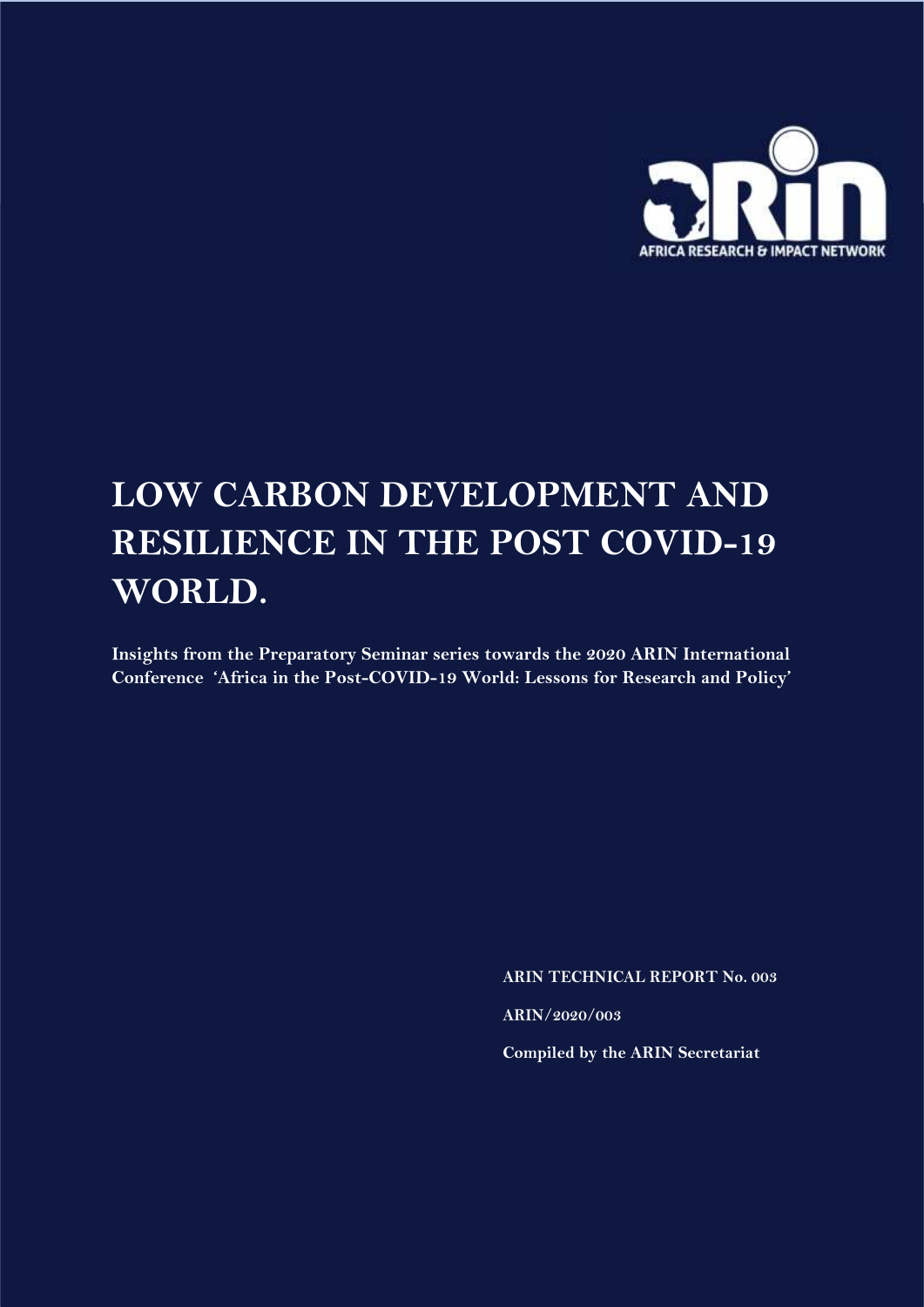## **Recommended Citation**

ARIN (2020). Seminar discussions on Low Carbon Development and Resilience in The Post COVID-19 World. Victoria Chengo, Kennedy Mbeva & Joanes Atela (Eds). Technical Report No. 003. Africa Research and Impact Network. Nairobi, Kenya.

## **About ARIN**

[The Africa Research and Impact Network \(ARIN\)](https://www.arin-africa.org/) is an impact platform that brings together a network of scholars and policymakers across Africa to leverage on their work to bring out a unified voice of Africa's research priorities. Modeled as a network, ARIN seeks to leverage on the capabilities of African talented scholars in a flexible manner, and to foster linkages amongst researchers across and beyond Africa in various fields to leverage their knowledge towards Africa's research excellence and impact pathways. This means ARIN is not only focused on the African continent but uses Africa as a base on which to engage on topics within and outside the continent. ARIN's core focus is to engage in peer learning and sharing good transformative research and impact practices targeting key sectors identified as critical for sustainable development. Thematic disciplines include natural resource management, climate change and energy, science technology and innovation, agriculture and forestry, cities and resilience, and trade and mining. These disciplines also intersect with analytical approaches. In addition, the platform is keen to convene dialogues on various research and people topics such as the intersection between COVID-19, and policy analysis.

#### [www.arin-africa.org](http://www.arin-africa.org/)

ARIN Secretariat: P.O. Box 53358-00200, Nairobi – Kenya; Phone:  $+ +2540207126895$ ; Email:  $\frac{\text{info}(a)}{\text{arin-africa.org}}$ Tweeter: @arin\_africa LinkedIn: The Africa Research and Impact Network

First published in 2020 © ARIN Rights reserved as per the ARIN's copyright policy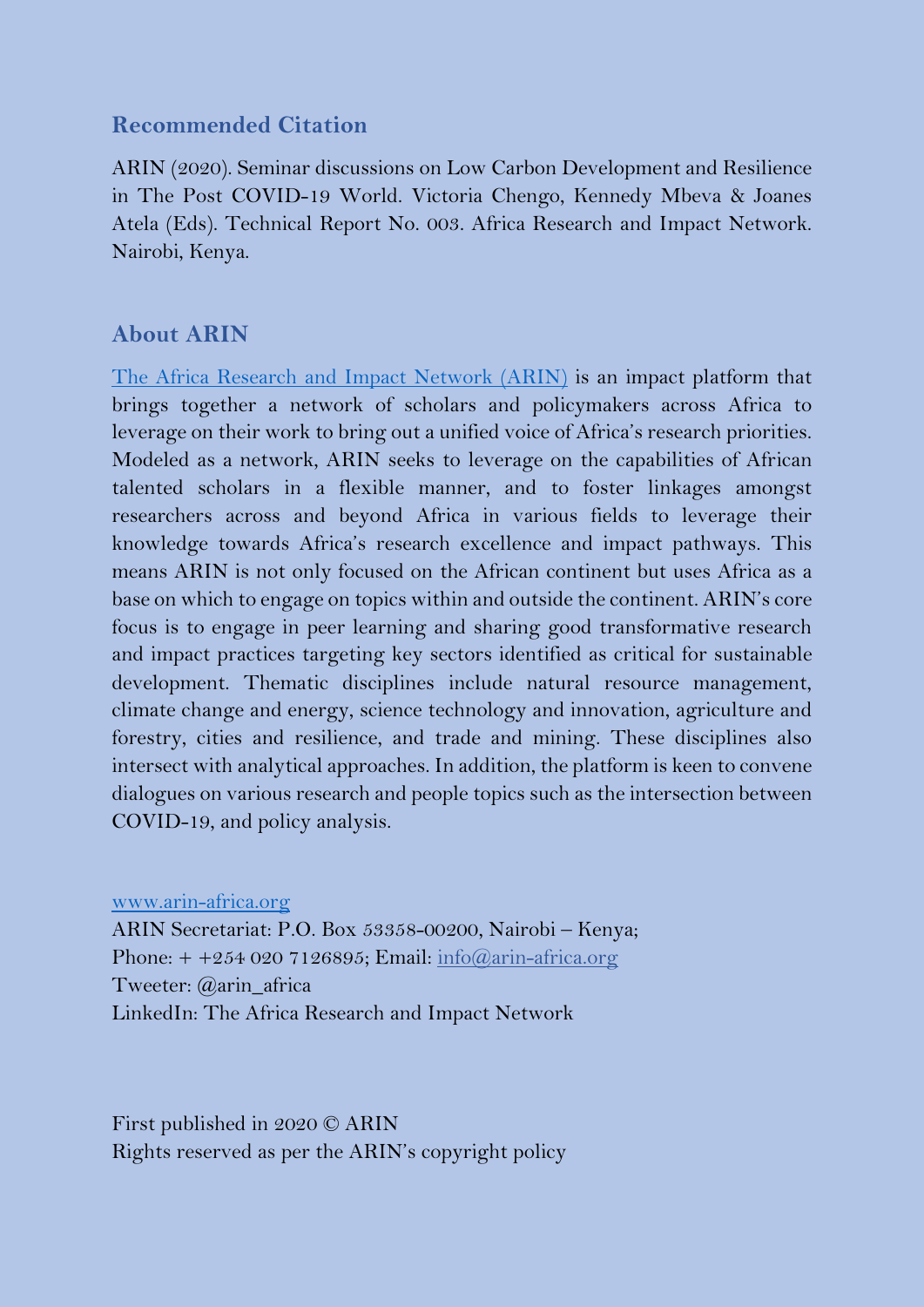

# <span id="page-2-0"></span>**LIST OF ACRONYMS**

| <b>ARIN</b>   | African Research and Impact Network                      |
|---------------|----------------------------------------------------------|
| <b>COP</b>    | Conference of Parties to the UNFCCC                      |
| COVID-19      | Coronavirus Disease 2019                                 |
| EU            | European Union                                           |
| <b>GCF</b>    | <b>Green Climate Finance</b>                             |
| <b>GCRF</b>   | Global Challenges Research Fund                          |
| <b>GDP</b>    | <b>Gross Domestic Product</b>                            |
| <b>ICLEI</b>  | Local Governments for Sustainability - Africa            |
| <b>LCEDN</b>  | Low Carbon Energy Development Network                    |
| <b>LDC</b>    | <b>Least Developed Countries</b>                         |
| <b>NDC</b>    | <b>Nationally Determined Contributions</b>               |
| <b>ODA</b>    | <b>Official Development Assistance</b>                   |
| <b>TERI</b>   | The Energy and Resources Institute                       |
| UK            | United Kingdom                                           |
| <b>UN</b>     | <b>United Nations</b>                                    |
| <b>UNEP</b>   | <b>United Nations Environment Programme</b>              |
| <b>UNFCCC</b> | United<br>Nations Framework Convention Climate<br>Change |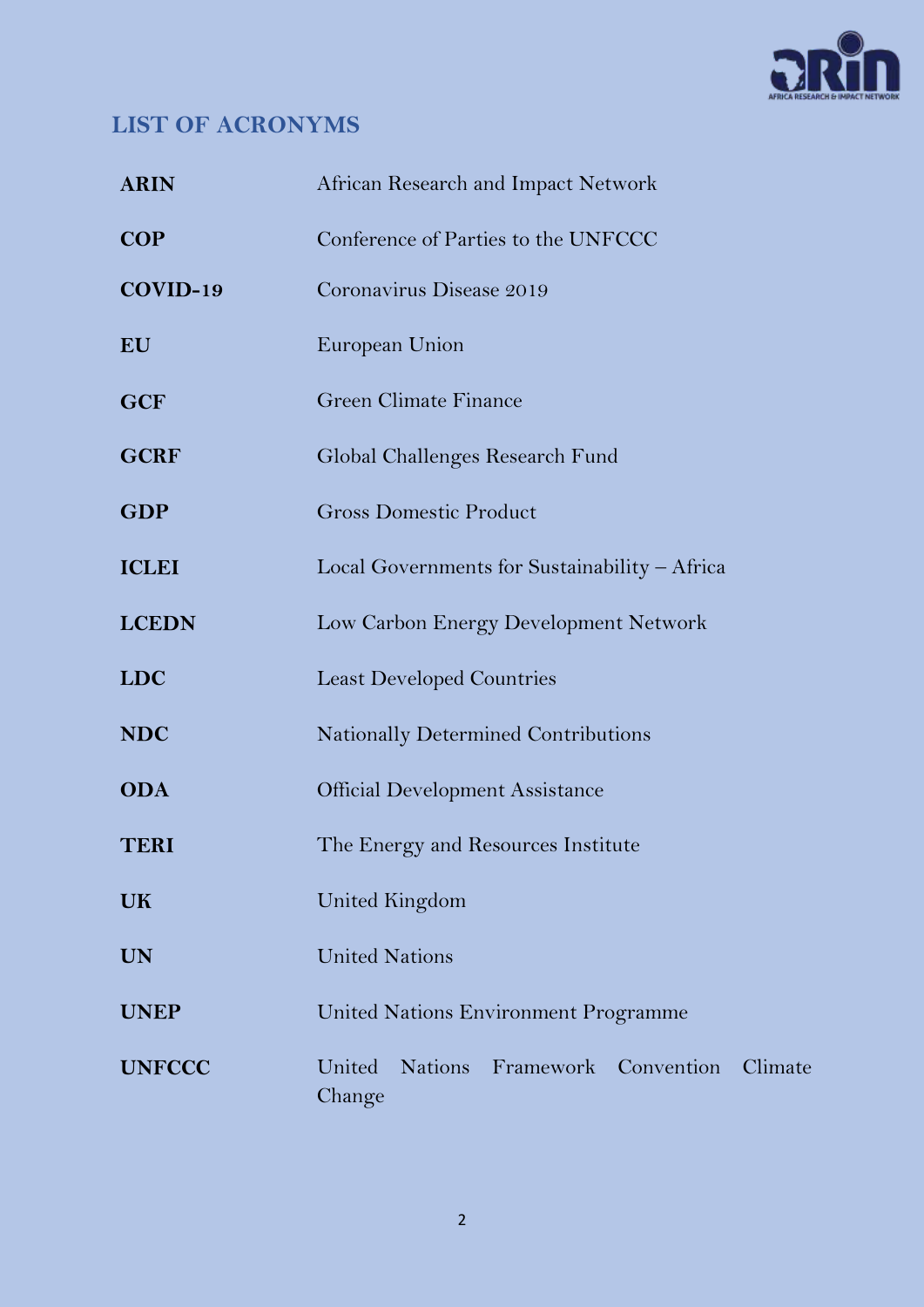

## **TABLE OF CONTENTS**

| 1.                                                                                   |  |
|--------------------------------------------------------------------------------------|--|
|                                                                                      |  |
| 1.2                                                                                  |  |
| $\mathbf{2}$ .                                                                       |  |
|                                                                                      |  |
| 4.                                                                                   |  |
| 4.1 Strengthening Non-state Climate Action while addressing COVID-19 13              |  |
| 4.2. Strengthening Local Economic Development and Climate Action Planning 14         |  |
| 4.3. Supporting the transition towards Low Carbon Development and Climate Resilience |  |
| 4.4 Supporting the transition towards Low Carbon Development and Climate Resilience  |  |
| 5.                                                                                   |  |
|                                                                                      |  |
|                                                                                      |  |
|                                                                                      |  |
|                                                                                      |  |
|                                                                                      |  |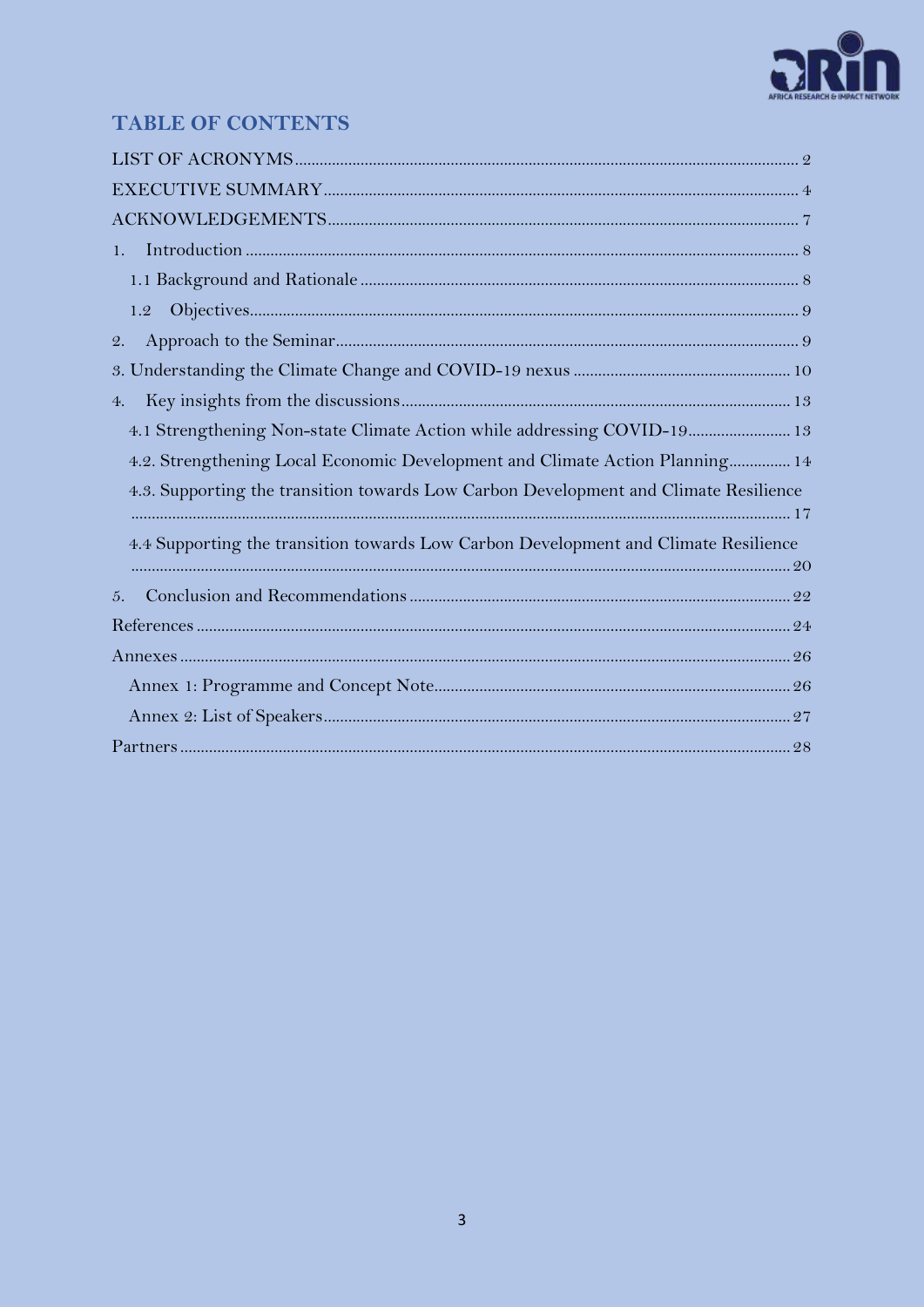

## <span id="page-4-0"></span>**EXECUTIVE SUMMARY**

This technical report summarizes the key emerging highlights from the "Lowcarbon Development and Climate Resilience in the Post-COVID-19 World" seminar under the Climate Action and Sustainable Energy theme that was held on 30th October 2020. This was one of the preparatory seminars aimed at stimulating discussions and debate to inform the ARIN International Conference titled 'Africa in the Post-COVID-19 World: Lessons for Research and Policy' that was held on 18th – 20th November 2020. The preparatory seminars were organized around the three conference themes: Climate Action and Sustainable Energy; Cities and Resilience; Science Technology and Innovation. These are critical areas for Africa's transition to sustainable developed economies in line with the Sustainable Development Goals.

The seminar involved a brief background presentation on the various research activities and dialogues on non-state climate action and COVID-19, followed by a panel discussion that drew global experts on international environmental governance, low-carbon development, local climate action, sustainable development, climate policy, and green financing. Deep reflections on how global economies have been affected by the COVID-19 pandemic transpired, including questions on how countries could better and strategically govern themselves to rescue their economies in a sustainable manner while addressing climate change problems.

The COVID-19 pandemic unfolded in a world struggling to cope with major global challenges such as climate change and development issues. For the African continent, which has for decades struggled with these challenges, much of the impact from the pandemic is economic related owing to the continent's weak socio-economic safety nets. Various sectors such as trade, agriculture, tourism, and others that are pertinent to the continent's growth have been affected. It is thus a critical time for African governments to think strategically of how to incorporate post-pandemic recovery plans into the existing development plans towards a transition to sustainable industrialized economies in line with the AU Agenda 2063 and the Sustainable Development Goals (SDGs).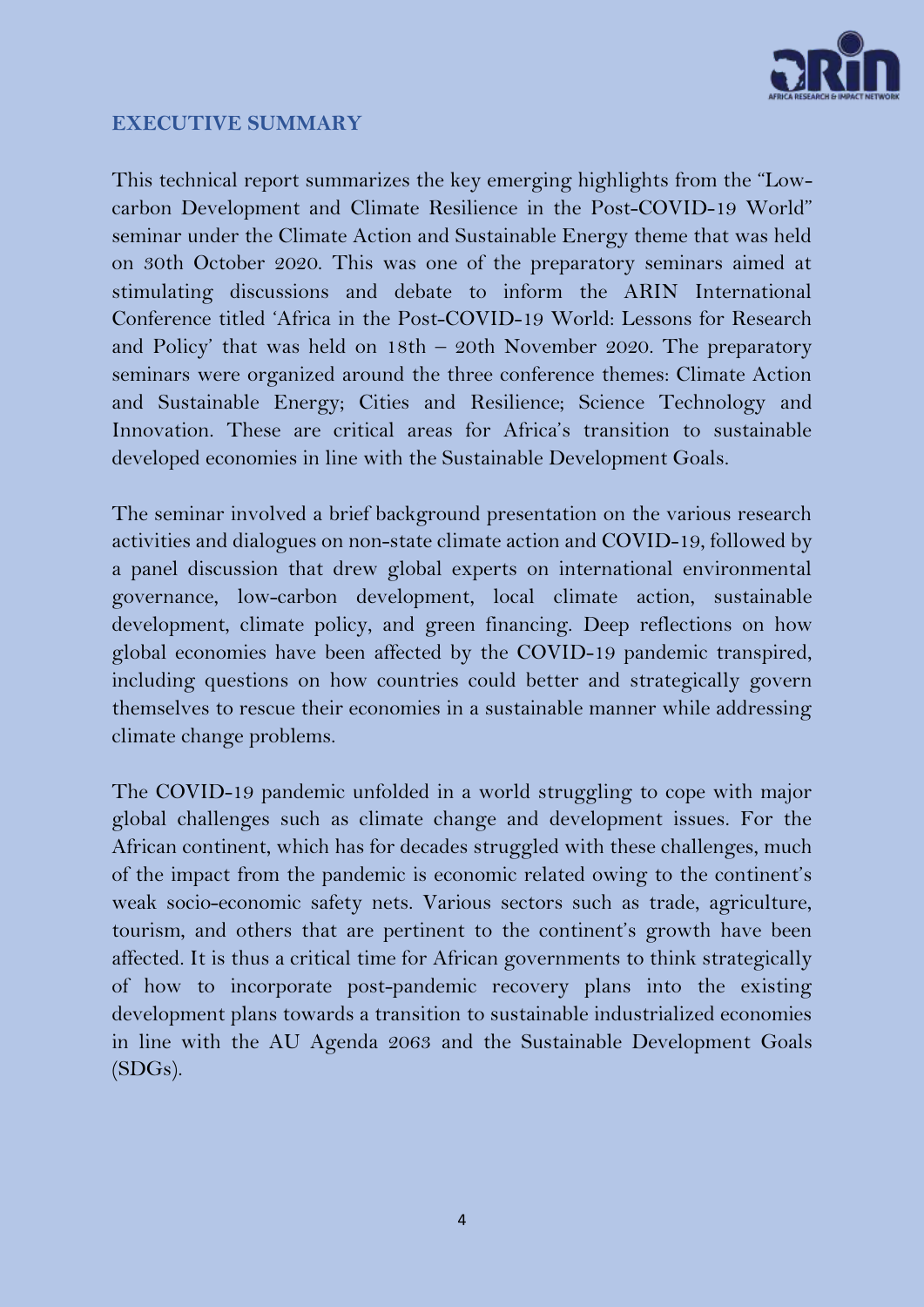

The discussions presented fascinating insights around thinking through the kind of crisis COVID-19 pandemic is, and its implications across the board in a sense that contributes to the climate change debate and research that has been carried out for many decades. Important questions on the extent to which the crisis presents both opportunities and challenges to livelihoods and the environment were posed.

In the context of climate action, experts explored the role of non-state actors in addressing the pandemic, the political economy issue across different contexts before and after the pandemic, and the emerging connections between the COVID-19 pandemic and climate change, pointing to the low-carbon development transition and climate change.

The following critical findings emerged from the discussions:

- **1. Emerging opportunities for addressing climate change:** Discussions pointed to the emerging positive effects of COVID-19 in terms of environmental impact. Initial evidence shows that GHG emissions and air pollution in general went down within the first few months into the pandemic. While this argument relies on preliminary data, it would be critical to understand how this development could be harnessed as a longterm climate mitigation measure towards sustained climate resilience. It is important to note that if investments or budget movements towards structural changes are not reinforced, there will probably be a strong rebound in emissions accompanying economic growth.
- **2. Strengthened role of non-state actors:** The pandemic has raised a level of consciousness within governments to understand and appreciate the essence of local action to resilience building. Sub-national and non-state actors (especially community networks) have notably played a critical role in supporting livelihoods and businesses especially the poor in Africa at the wake of the pandemic. By their unique local contexts and having historically been working closely with the local communities especially the poor, these networks have been able to provide crucial complementary response to the COVID-19 pandemic through awareness creation and communication, and pro-poor rapid response and learnings. It would be important, however, to foster understanding on how such community initiatives work, and how they can be strengthened and made more resilient.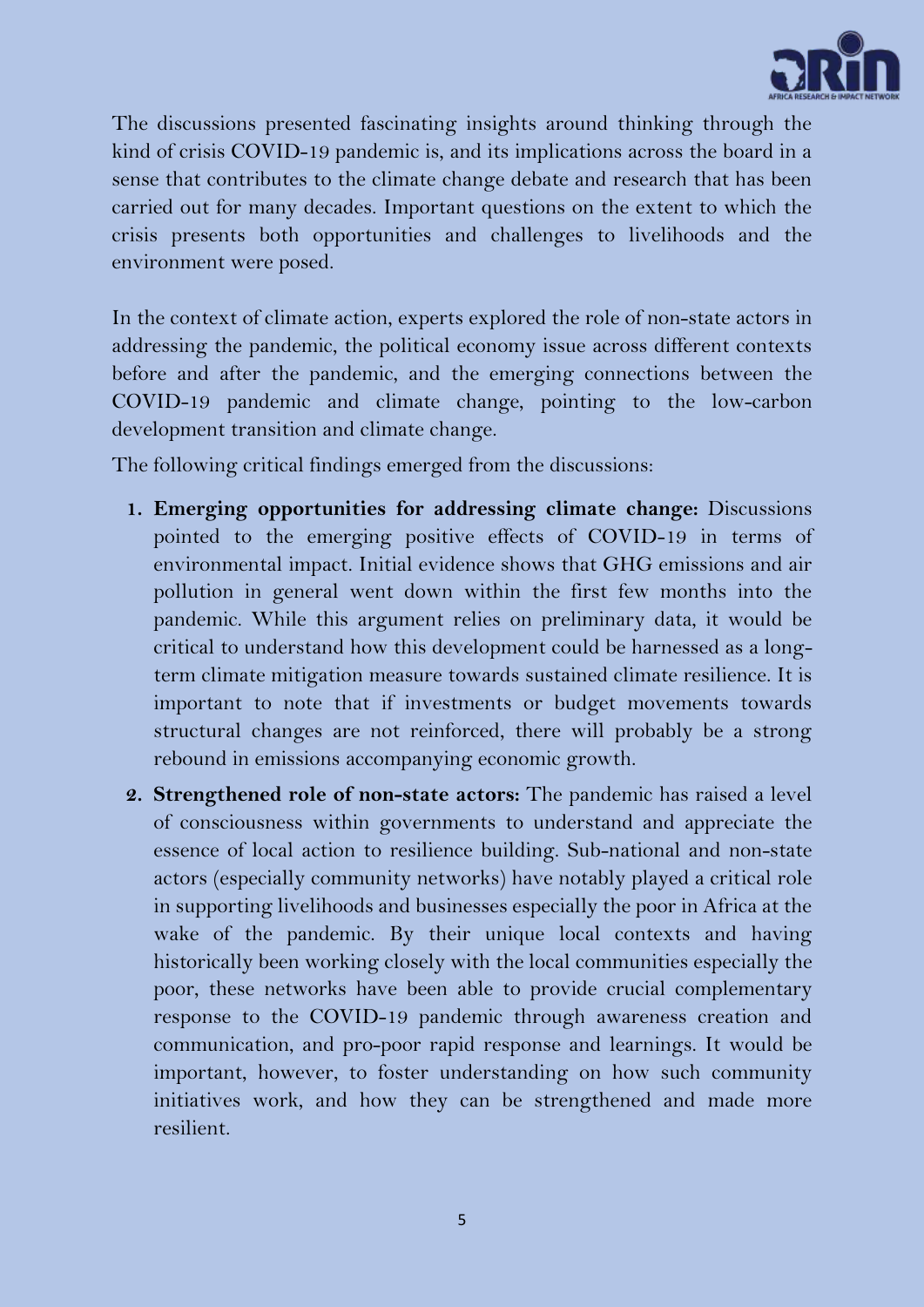

- **3. Driving economic recovery through green financing:** The pandemic has provided an opportunity to truly transform economies towards a path of green recovery through economic stimulus packages. Economic stimulus is critical, but it should be established whether it is targeted to create new carbon lock-ins or to support green recovery. This is important given the fact that previous financial crises have led to new carbon lock-ins instead of getting the world to the green recovery pathways.
- **4. Supporting the transition towards low-carbon development and climate resilience:** Some of the COVID-19 containment measures such as travel bans and the shift to paperless transaction can be directly associated with climate action and sustainability in the sense of emission reduction. Such a transition would have taken a substantial period of time to happen, and in a process that would require adequate inbuilt infrastructure and governance structures to happen. In addition, such a transition requires the decoupling of carbon emissions and economic growth, even though in most cases the poor and marginalized people tend to be caught in the middle.

In sum, Africa's economic recovery beyond the pandemic needs to embrace climate resilience, a key approach that is central to the attainment of Agenda 2063 and the SDGs as well. The impacts of COVID-19 on climate change and energy access are deep rooted and diverse. The road to recovery calls for intentional mobilization of efforts and resources from the public and government sectors. Deepened collaborations in climate sensitive initiatives will also go a long way in strengthening the transition to a climate smart future. Consequently, the integration of people-centred policies and locally driven technologies in addressing climate change in the face of the pandemic has widely been encouraged.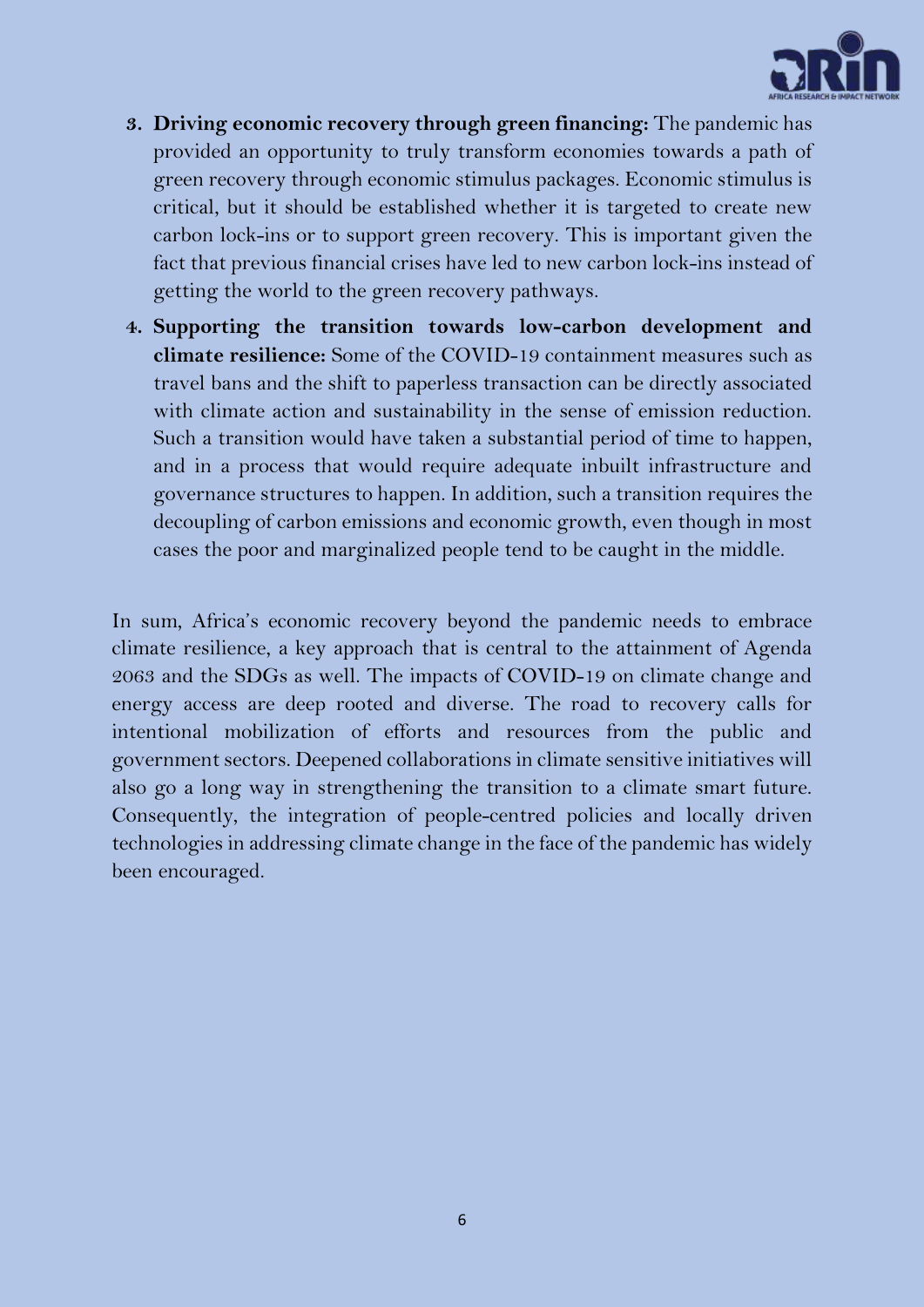

## <span id="page-7-0"></span>**ACKNOWLEDGEMENTS**

This report is a product of the 3<sup>rd</sup> preparatory ARIN seminar held on 30<sup>th</sup> October 2020, designed to stimulate discussions and debates towards the ARIN International Conference titled *Africa in the Post-COVID-19 World: Lessons for Research and Policy* that was held on 18<sup>th</sup> – 20<sup>th</sup> November 2020. The organization and execution of the seminar was overseen by the ARIN Secretariat, the ARIN focal points across the four African regions and the 1st cohort of the ARIN fellows. Special acknowledgement goes to specific partner projects that were central to framing the thematic focus areas of the seminar: Strengthening Non-state Climate Action in the Global South<sup>1</sup> funded by the Volkswagen Foundation informed the climate action debates, and the Modern Energy Cooking Services (MECS)<sup>2</sup> funded by the UK-Aid supported the debates around low-carbon development. Lastly, we acknowledge the over 80 participants who actively engaged in the discussion providing thought provoking questions and insights.

<sup>1</sup> [https://www.bsg.ox.ac.uk/research/research-projects/strengthening-non-state-climate-action-global-south](https://www.bsg.ox.ac.uk/research/research-projects/strengthening-non-state-climate-action-global-south-climate-south#:~:text=Strengthening%20Non%2Dstate%20Climate%20Action%20in%20the%20Global%20South%20(ClimateSouth,and%20businesses%20in%20developing%20countries)[climate-](https://www.bsg.ox.ac.uk/research/research-projects/strengthening-non-state-climate-action-global-south-climate-south#:~:text=Strengthening%20Non%2Dstate%20Climate%20Action%20in%20the%20Global%20South%20(ClimateSouth,and%20businesses%20in%20developing%20countries)

[south#:~:text=Strengthening%20Non%2Dstate%20Climate%20Action%20in%20the%20Global%20South%20\(Cl](https://www.bsg.ox.ac.uk/research/research-projects/strengthening-non-state-climate-action-global-south-climate-south#:~:text=Strengthening%20Non%2Dstate%20Climate%20Action%20in%20the%20Global%20South%20(ClimateSouth,and%20businesses%20in%20developing%20countries) [imateSouth,and%20businesses%20in%20developing%20countries.](https://www.bsg.ox.ac.uk/research/research-projects/strengthening-non-state-climate-action-global-south-climate-south#:~:text=Strengthening%20Non%2Dstate%20Climate%20Action%20in%20the%20Global%20South%20(ClimateSouth,and%20businesses%20in%20developing%20countries)

<sup>2</sup> <https://mecs.org.uk/>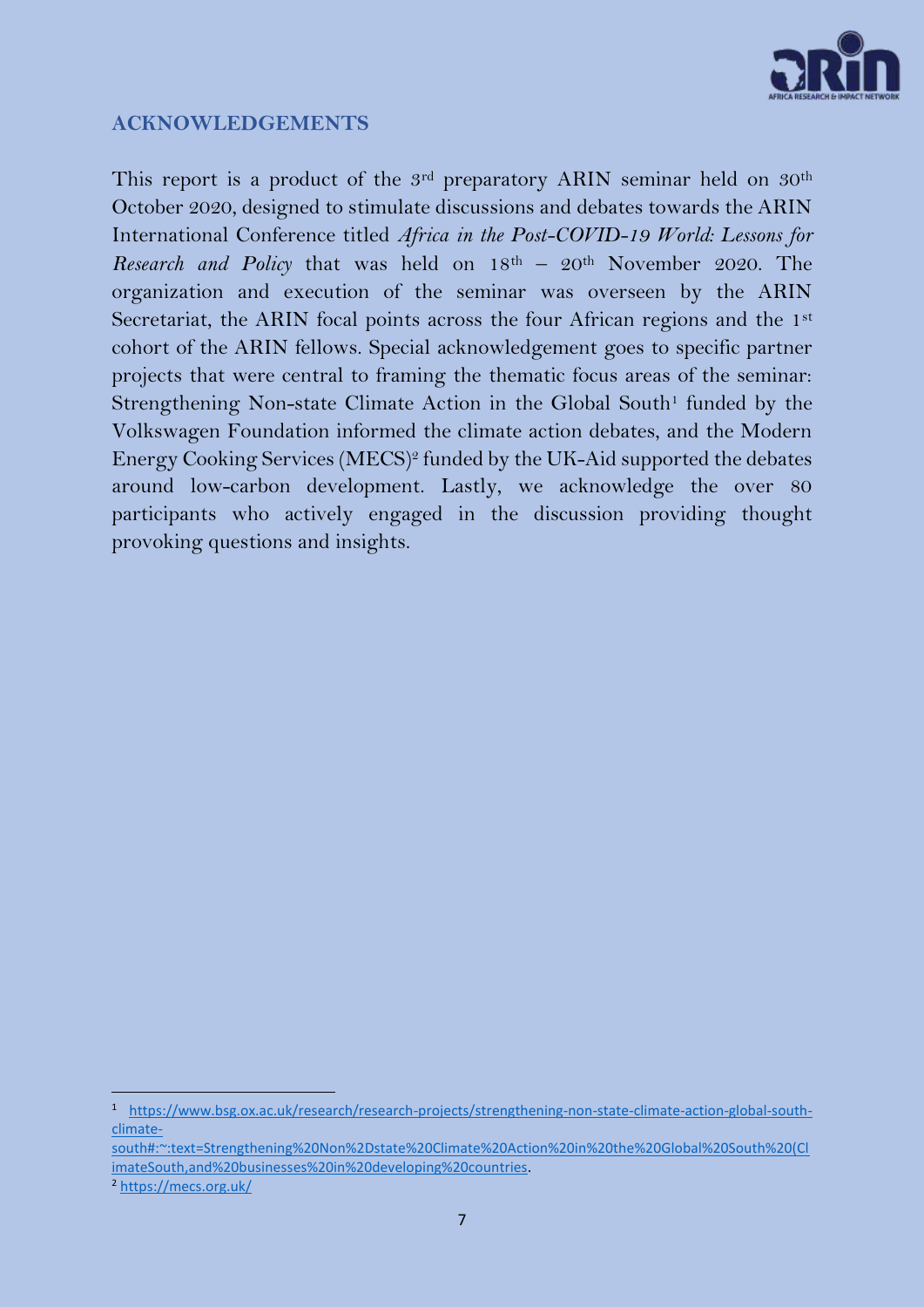

#### <span id="page-8-0"></span>**1. Introduction**

#### <span id="page-8-1"></span>**1.1 Background and Rationale**

The COVID-19 pandemic has put enormous strain on global economies, social settings, the ecological environment, as well as the energy supply and access systems that support them. This is in addition to the already significant impacts of climate change, which include changing weather patterns, rising sea levels, and more extreme weather events. The poorest and most vulnerable people in the developing world especially the African continent are being affected the most. Heightened climate action is therefore pertinent to overcoming the apparent development crisis in the world in general, and Africa in particular, towards low-carbon development and climate-resilient pathways.

As governments try to resuscitate the global economy by injecting billions, if not trillions of dollars, there is an emerging debate on how these funds should be used. Some have noted the need to shift the huge financial stimulus to investing in clean energy, as opposed to supporting fossil fuel energy. Others have noted the need to invest in strengthening the resilience of societies to the impacts of climate change. These debates call for deeper reflections into the COVID-19 nexus.

ARIN organized a series of monthly research seminars between August and October 2020, focusing on building Africa's resilience in the post COVID-19 world. These were preparatory seminars aimed at stimulating discussions and debate to inform the ARIN International Conference titled '*Africa in the Post-COVID-19 World: Lessons for Research and Policy*' that was held on 18th – 20th November 2020. The preparatory seminars were organized around the three conference themes: *Climate Action and Sustainable Energy; Cities and Resilience; Science Technology and Innovation*. These are critical areas for Africa's transition to sustainable developed economies in line with the Sustainable Development Goals. The seminars involved presentations on cutting edge research taking place in various parts of Africa, panel discussions, and expert opinions. The overall output of the preparatory seminars and the main conference will be a [book volume](https://www.arin-africa.org/2020/07/23/building-africas-resilience-in-the-post-covid-19-world-lessons-for-research-and-development-priorities-edited-by-joanes-atela-and-mark-pelling/) under the same title, that will be edited by Prof. Mark Pelling & Dr. Joanes Atela.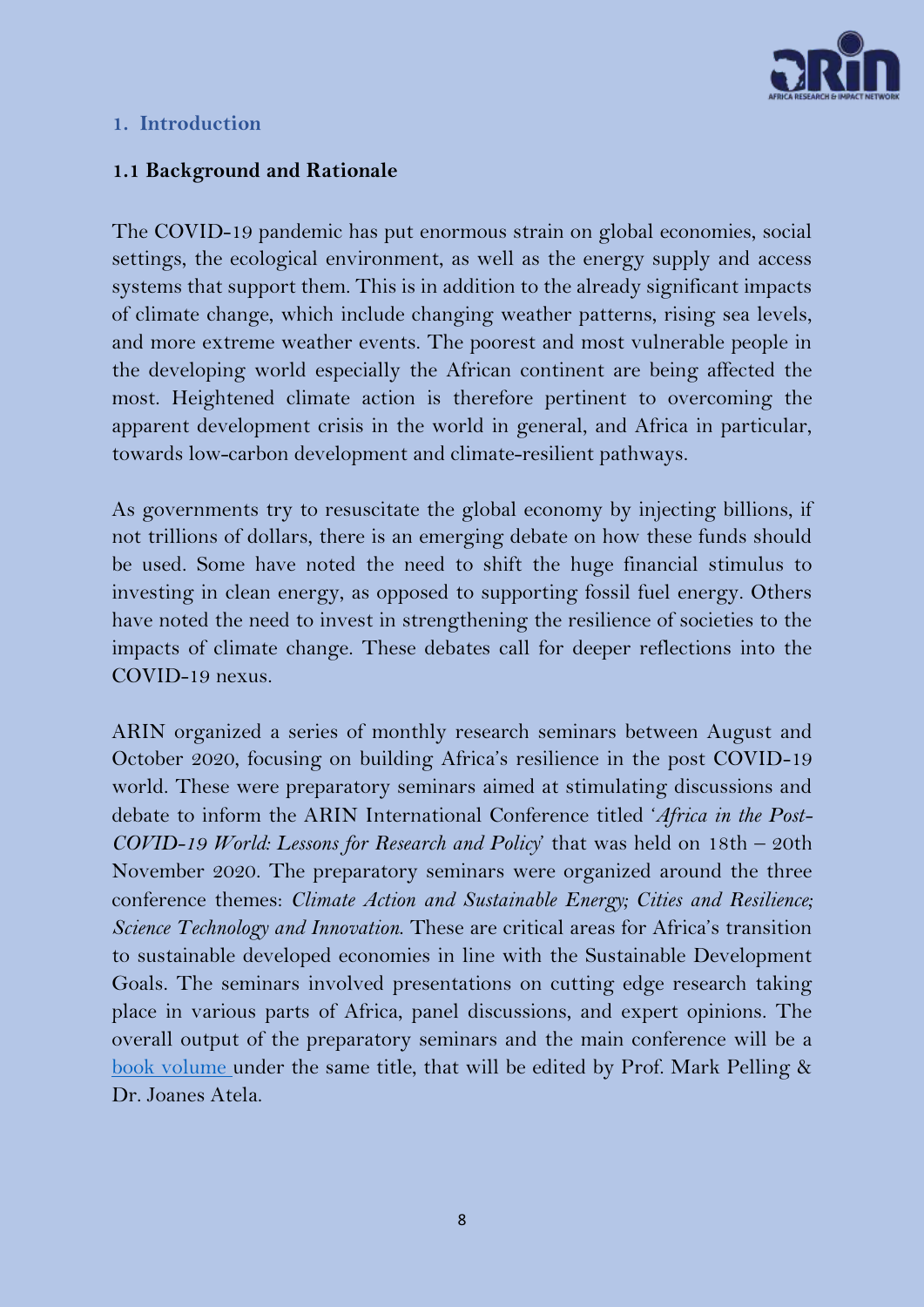

This report summarizes the key emerging highlights from the "*Low-carbon Development and Climate Resilience in the Post-COVID 19 World*" seminar under the Climate Action and Sustainable Energy theme that was held on 30th October 2020.

## <span id="page-9-0"></span>**1.2 Objectives**

The specific objectives of the seminar were to:

- **a)** Explore the linkage between climate change and COVID-19
- **b)** Discuss the role of research in addressing the low-carbon development, climate resilient pathways, and COVID-19 nexus.
- **c)** Draw insights from some of the experiences by non-state actors in Africa and the global south at large on climate governance and addressing COVID-19.
- <span id="page-9-1"></span>**2. Approach to the Seminar**

This seminar, held on  $30<sup>th</sup>$  October 2020, was the third of the preparatory series toward the [Inaugural ARIN Annual Conference](https://www.arin-africa.org/the-africa-research-and-impact-network-international-conference-on-africa-in-the-post-covid-19-world-lessons-for-research-and-policy/) themed '*Africa in the Post Covid-19 World: Lessons for Research and* Policy'. The first seminar in the series was held on 3rd September 2020, and looked at the Imaginaries of Future African Cities beyond COVID-19<sup>3</sup> , while the second was [A call to Rethink Science Technology](https://www.arin-africa.org/2020/10/07/a-call-to-rethink-science-technology-innovation-policies-for-sustainability-learning-from-the-covid-19-pandemic/)  [& Innovation Policies for Sustainability, Learning from the COVID-19](https://www.arin-africa.org/2020/10/07/a-call-to-rethink-science-technology-innovation-policies-for-sustainability-learning-from-the-covid-19-pandemic/)  [Pandemic](https://www.arin-africa.org/2020/10/07/a-call-to-rethink-science-technology-innovation-policies-for-sustainability-learning-from-the-covid-19-pandemic/)<sup>4</sup> and was held on 25<sup>th</sup> September 2020. These seminars were aimed at convening dialogues among different stakeholders to share and generate knowledge which can inform future research and policy actions.

Prior to the seminars, ARIN convened strategic weekly review dialogues with researchers, practitioners, and policy makers across Africa on various topics centred on discussing the policy and research setting in Africa and the interplay with the COVID-19 experience. More specifically, a dialogue on the role of subnational governments in promoting people-centred COVID-19 response highlighted priority lessons for emergency phase and post-pandemic reconstruction.

<sup>&</sup>lt;sup>3</sup> [https://www.arin-africa.org/2020/10/07/imaginaries-of-future-african-cities-sustainability-and-resilience](https://www.arin-africa.org/2020/10/07/imaginaries-of-future-african-cities-sustainability-and-resilience-post-covid-19/)[post-covid-19/](https://www.arin-africa.org/2020/10/07/imaginaries-of-future-african-cities-sustainability-and-resilience-post-covid-19/)

<sup>4</sup> [https://www.arin-africa.org/2020/10/07/a-call-to-rethink-science-technology-innovation-policies-for](https://www.arin-africa.org/2020/10/07/a-call-to-rethink-science-technology-innovation-policies-for-sustainability-learning-from-the-covid-19-pandemic/)[sustainability-learning-from-the-covid-19-pandemic/](https://www.arin-africa.org/2020/10/07/a-call-to-rethink-science-technology-innovation-policies-for-sustainability-learning-from-the-covid-19-pandemic/)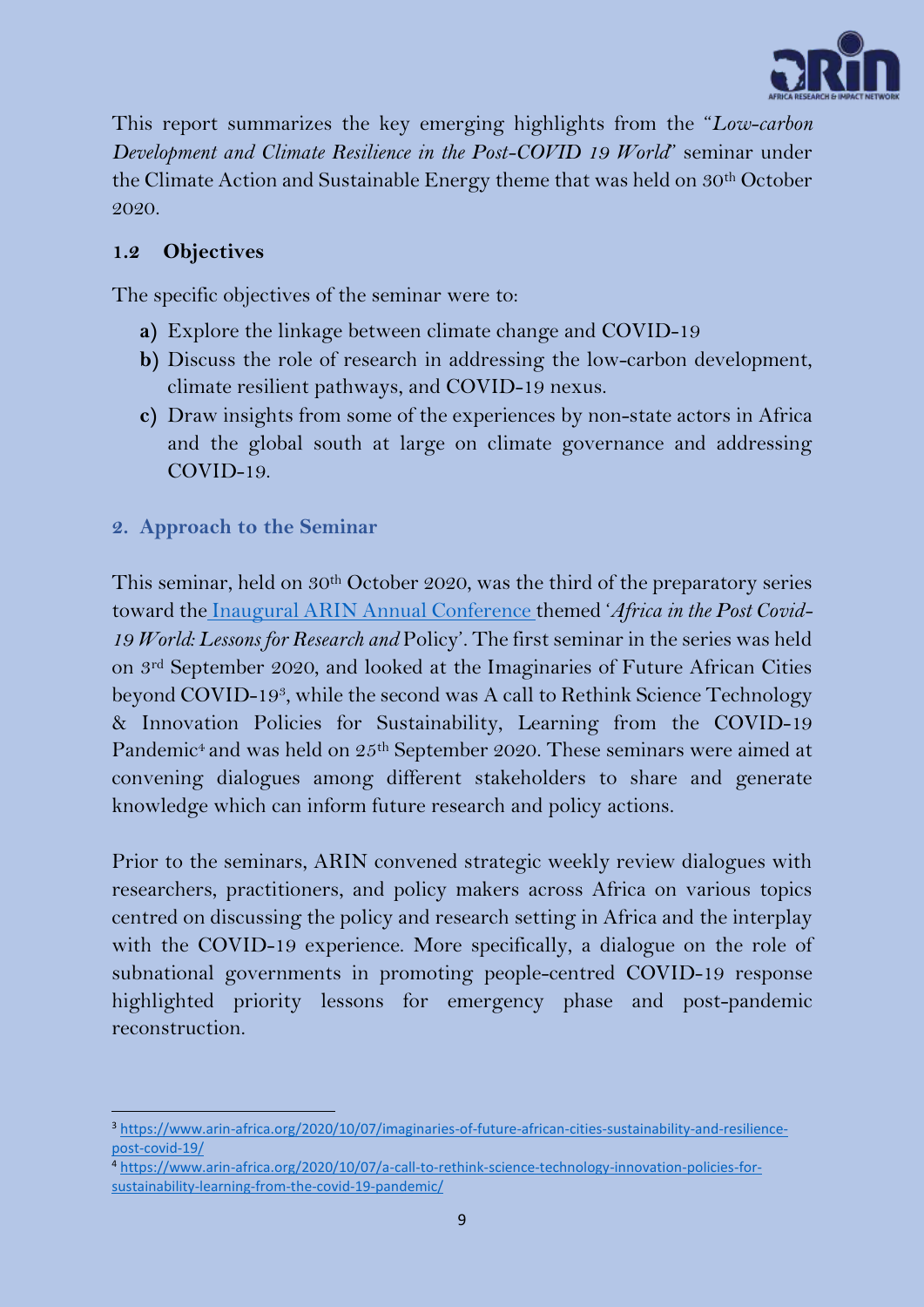

Another dialogue outlined some strategic ways in which community-focused networks (non-state actors) are reorganizing their systems to support response to COVID-19 in Africa, and what this means in redefining the future roles and effectiveness of these networks $5$ .

The seminar involved a brief background presentation on the various research activities and dialogues on non-state climate action and COVID-19, followed by a panel discussion that drew global experts on international environmental governance, low-carbon development, local climate action, sustainable development, climate policy, and green financing. The discussions attracted over 80 participants from different countries across Africa and beyond, the ARIN fellows and focal points, researchers, practitioners, the private sector, academia, the civil society, among others.

Deep reflections on how global economies are collapsing as a result of the COVID-19 pandemic transpired, and how countries are setting aside huge financial stimulus packages to rescue such economies. The thematic topics for the seminar aimed to tie these economic recovery options to climate action. The sections below outline the key insights around the climate change and COVID-19 nexus as highlighted by key experts, starting with a description of some of the direct impacts of the pandemic on the environment and the global economy.

## <span id="page-10-0"></span>**3. Understanding the Climate Change and COVID-19 nexus**

COVID-19 pandemic has put enormous strain on global economies, social settings, the ecological environment, as well as the natural resources sustaining them. This is in addition to the already significant impacts of climate change, which include changing weather patterns, rising sea levels, and more extreme weather events. Heightened climate action is therefore pertinent to overcoming the apparent development crisis in the world in general, and Africa in particular where the majority poor and vulnerable people reside, towards sustainable natural resource management and climate-resilient pathways (Medina Hidalgo et al., 2021). At the center of the debates is the argument on the need to ensure that post-pandemic economy recovery supports climate action and natural resource resilience.

<sup>5</sup> <https://www.arin-africa.org/wp-content/uploads/2020/07/ARIn-Weekly-Review-003.pdf>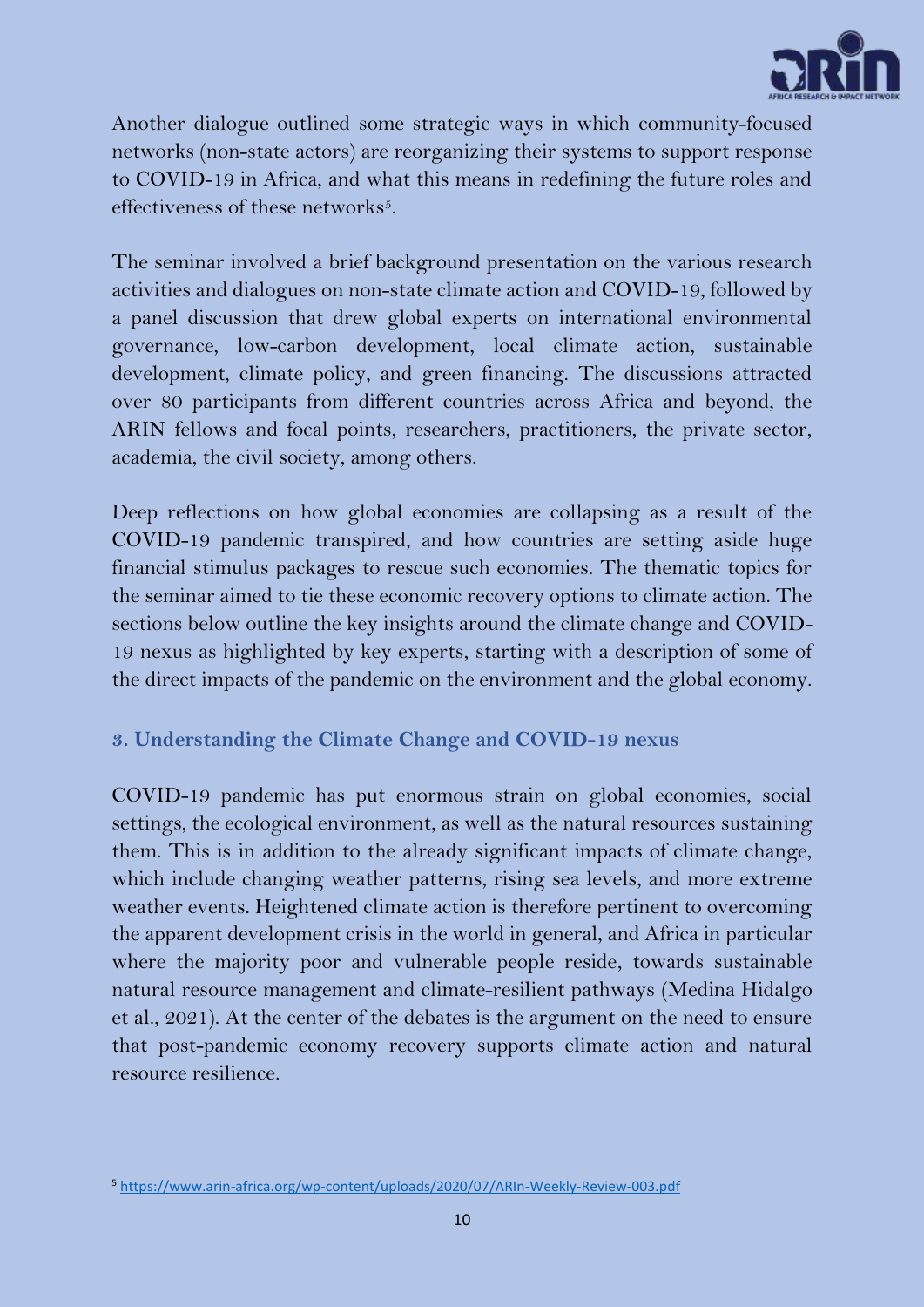

At the onset of the pandemic, there was some optimistic messaging across the media on the effects of COVID-19 in terms of environmental impact $\mathrm{^{67}.}$  Evidence shows how emissions and pollution went down within the first few months into the pandemic (see Fig 1 below). This has majorly been attributed to the resultant refrained human/social movement and economic activities as lockdowns continue to be imposed across borders. Slowed down travel has led to reduced Green House Gas (GHG) emissions, while the shift to virtual engagement has supported green actions such as paperless transactions. While the COVID-19 containment measures are broadly aimed at creating social protection, improving information flow, and boosting economic resilience, these actions could potentially increase climate resilience and adaptation measures in the face of the pandemic.



*Figure 1: Fraction of global CO2 emissions produced in areas subject to confinement. Source: Nature Climate Change*

On the other hand, the pandemic also presents some negative impact on the environment. Increased solid waste generation from the use of face masks and other protective gear has been reported. Figure 2 below expounds on the twosided impacts of the pandemic on the environment. It is important to note that if investments or budget movements towards structural changes are not reinforced, there will probably be a strong rebound in emissions accompanying economic growth, as is already the case in China where air pollution cases have reemerged (Zheng et al., 2019).

<sup>6</sup> <https://www.ncbi.nlm.nih.gov/pmc/articles/PMC7498239/>

<sup>7</sup> [https://www.unece.org/runcwelcome/issue-based-coalitions/environment-and-climate-change/covid-19](https://www.unece.org/runcwelcome/issue-based-coalitions/environment-and-climate-change/covid-19-and-environment.html) [and-environment.html](https://www.unece.org/runcwelcome/issue-based-coalitions/environment-and-climate-change/covid-19-and-environment.html)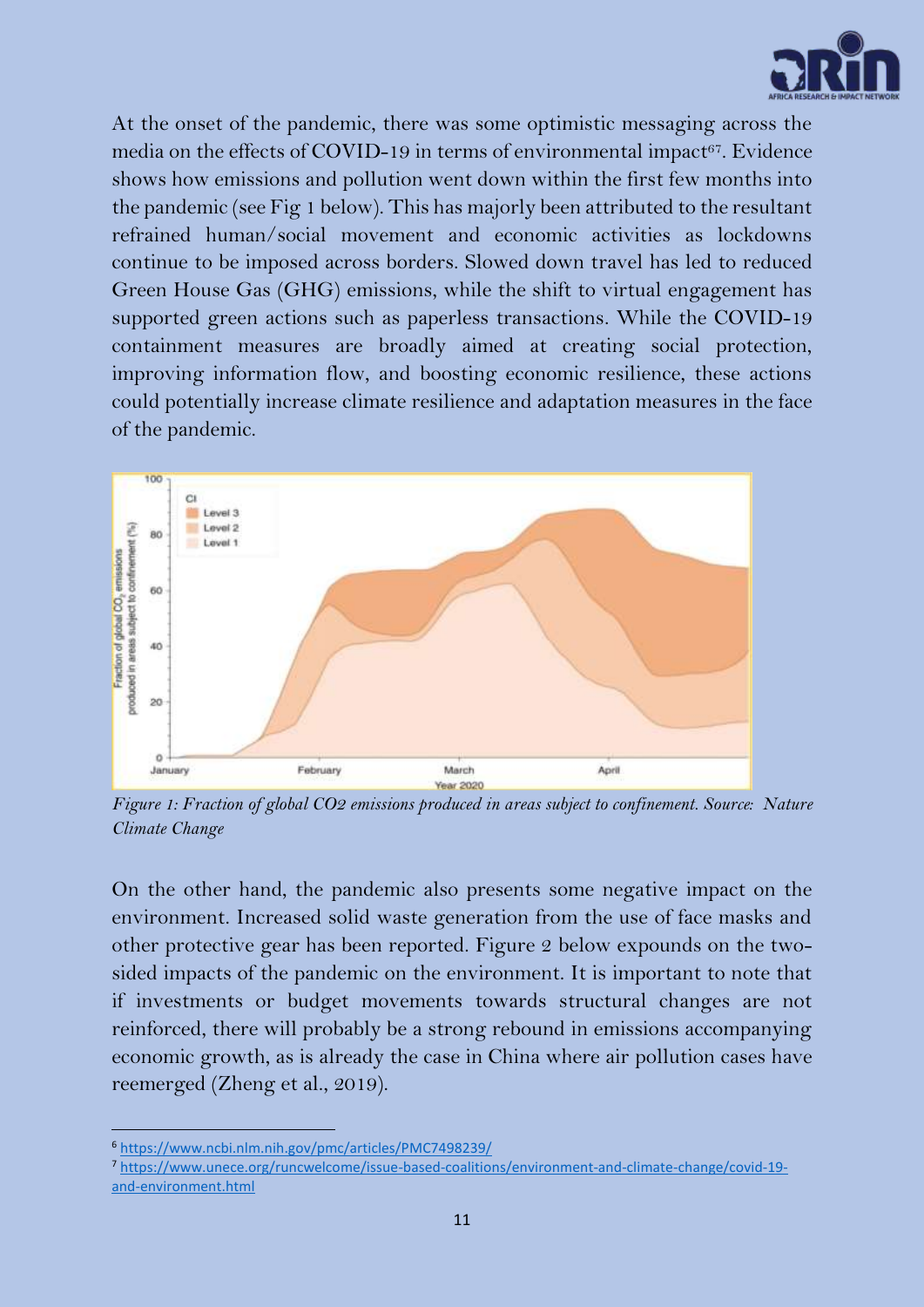

For the African continent, the COVID-19 pandemic comes at a time when member countries had prepared development plans to enable a transition to sustainable industrialized economies in line with the AU Agenda 2063 and the Sustainable Development Goals (SDGs). As such, climate change continues to largely impact the African continent mostly through droughts and floods. The higher levels of poverty across the continent, coupled with the low adaptivity and high sensitivity to climate shocks had informed the earlier projections that the continent would be most affected by the pandemic. Even though the continent has reported far much less infections and deaths than the projected numbers, the economic impacts have been substantial.



*Figure 2: Positive and negative impacts of COVID-19. Source: (Rume & Islam, 2020)*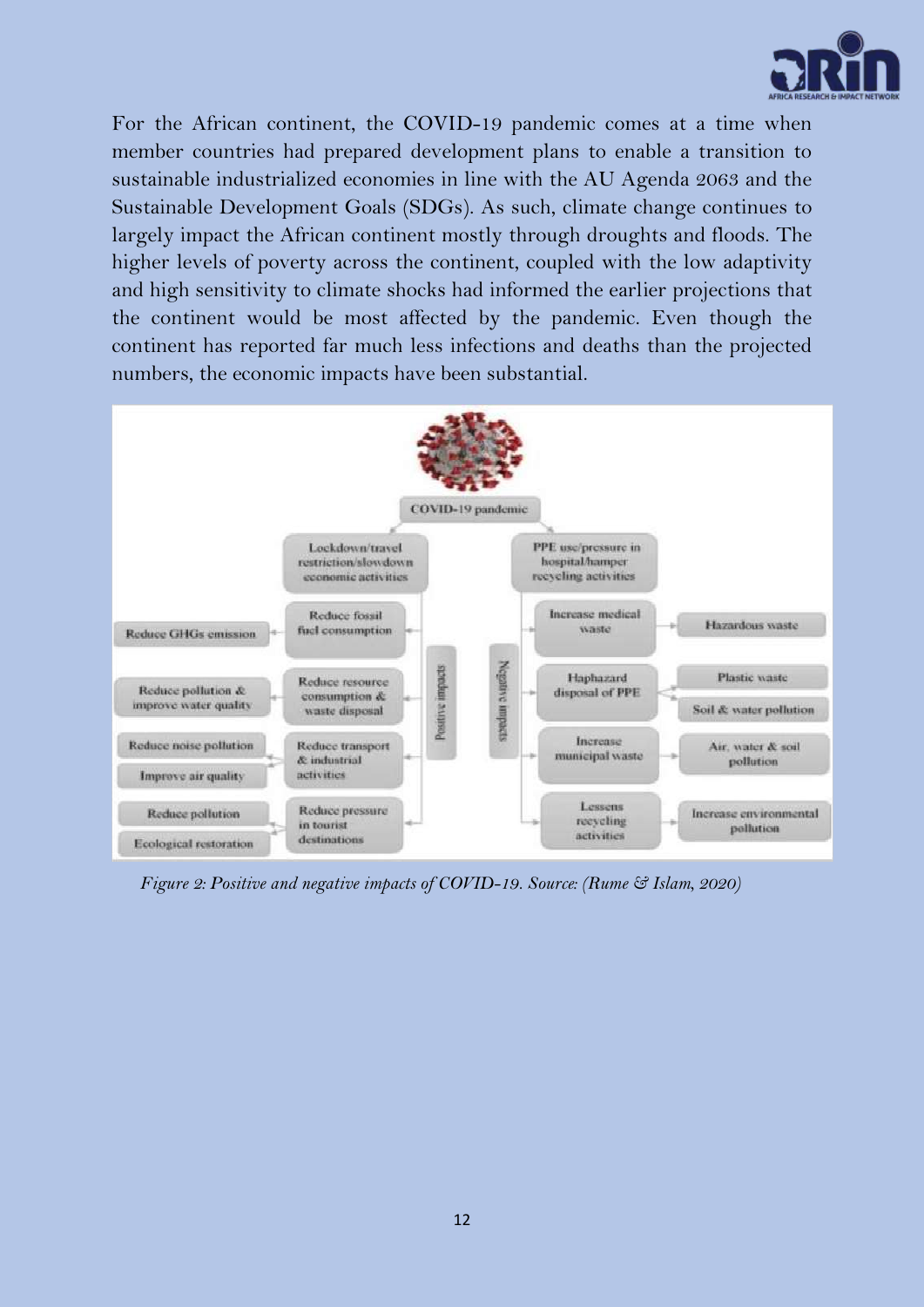

## <span id="page-13-0"></span>**4. Key insights from the discussions**

This section outlines the key insights around the climate change and COVID-19 nexus as highlighted by key experts.

#### <span id="page-13-1"></span>**4.1 Strengthening Non-state Climate Action while addressing COVID-19**

Recent years have seen an increasing interest and emphasis on climate action by non-state actors, shifting the focus from looking at governments only. Currently, there are several kinds of groundswell of non-state international climate action (Chan et al., 2018), ccoupled with an increasing acceptance of decentralization as a model of governance. This is indicative of a greater potential for mitigation and building climate resilience at the sub-national level and among non-state actors<sup>8</sup>. The impact of non-state climate action is now seen to be very substantial in the sense that a lot of this action is voluntary and, in most cases, localized to address the pertinent issues in the society.

However, a significant information gap has been identified across international databases such as the Non-State Actor Zone for Climate Action (NAZCA)<sup>9</sup> , where a geographical representation of climate action in the developing world has been noted to not be reflective of the actual action on the ground. This 'visibility gap' has been attributed to the lack of proper monitoring systems for tracking climate action and the associated impact.

**"The German Development Institute is currently tracking non-state action. We have a tracker that looks at some nonstate and sub-national climate action, and it is hoped the results on the performance of climate action over the year 2020 will be presented in January 2021 so that it can be determined whether there is a connection to COVID-19 in terms of the performance of non-state actions. There is also a survey out trying to understand which aspects of climate action and activities have been affected, be it positively or negatively. A look at non-state action based on preliminary data shows there is a negative impact on the ground owing to the pandemic."** *[Dr. Sander Chan, Senior Researcher at the Global Centre for Adaptation]*

<sup>8</sup> <https://www.teriin.org/article/mainstreaming-non-state-climate-action>

<sup>9</sup> [https://unfccc.int/about-us/partnerships/current-calls-for-partnerships/data-partnerships-for-the-non-state](https://unfccc.int/about-us/partnerships/current-calls-for-partnerships/data-partnerships-for-the-non-state-actor-zone-for-climate-action-nazca)[actor-zone-for-climate-action-nazca](https://unfccc.int/about-us/partnerships/current-calls-for-partnerships/data-partnerships-for-the-non-state-actor-zone-for-climate-action-nazca)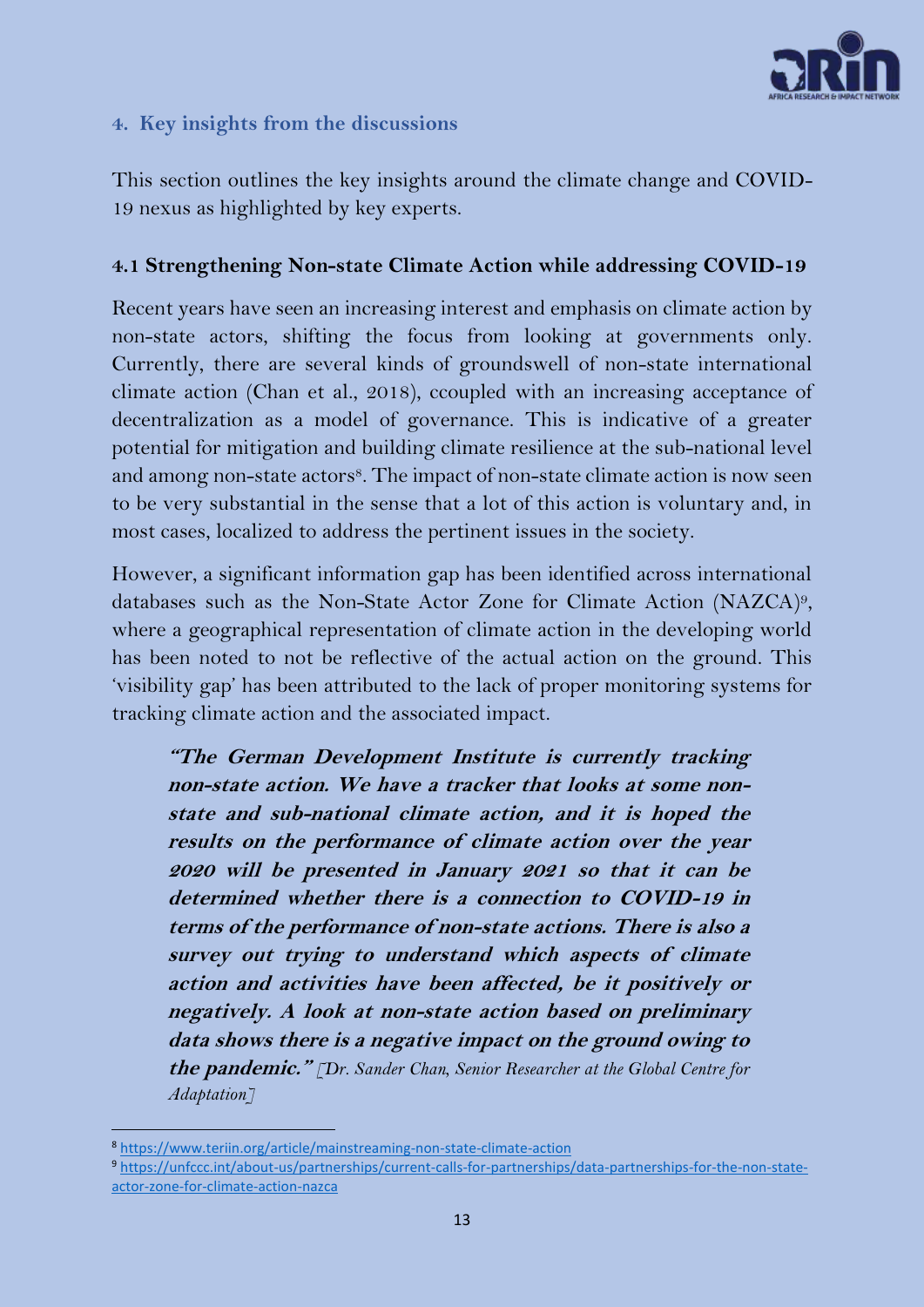

Another important concern is how the COVID-19 pandemic has affected climate action, especially the notable momentum and recognition of non-state action. The pandemic has raised a level of consciousness within governments to understand and appreciate the essence of local action to resilience building. Subnational and non-state actors (especially community networks) have notably played a critical role in supporting livelihoods and businesses especially the poor in Africa at the wake of the pandemic $^{10}$ .

By their unique local contexts and having historically been working closely with the local communities especially the poor, these networks have been able to provide crucial complementary response to the COVID-19 pandemic through awareness creation and communication, and pro-poor rapid response and learnings. Such initiatives have been dynamic and tailored to local contexts and realities. It would be important, however, to foster understanding on how such community initiatives work, and how they can be strengthened and made more resilient. Moreover, it would be critical to understand how funding towards nonstate climate action might have been affected by the pandemic, even though this will possibly be determined over a couple of years.

## <span id="page-14-0"></span>**4.2. Strengthening Local Economic Development and Climate Action Planning**

The COVID-19 pandemic seen national governments giving attention to the local processes and creating structures that leverage these actions to inform national decisions. Such structures include the devolvement of response services that link community actions and needs to the national decision making and reporting processes. A case example in Kenya is the establishment of County COVID-19 Social Economic Reengineering and Recovery strategy<sup>11</sup> that aims to support small businesses that have been affected by the pandemic. In most cases, this has resulted to better utilization of resources and a national outlook that accounts for subnational actions. These actions and reporting structures could be useful for climate action, given that sub-national actors have continuously played a critical role in climate action even though they have not received sufficient political attention in the past to ensure that such actions are upscaled, reported, and legitimized accordingly.

<sup>10</sup> [https://www.arin-africa.org/2020/08/05/building-community-networks-to-respond-to-the-covid-19](https://www.arin-africa.org/2020/08/05/building-community-networks-to-respond-to-the-covid-19-pandemic-in-africa-through-last-mile-initiatives-authors-kennedy-mbeva-victoria-chengo-and-joanes-atela/) [pandemic-in-africa-through-last-mile-initiatives-authors-kennedy-mbeva-victoria-chengo-and-joanes-atela/](https://www.arin-africa.org/2020/08/05/building-community-networks-to-respond-to-the-covid-19-pandemic-in-africa-through-last-mile-initiatives-authors-kennedy-mbeva-victoria-chengo-and-joanes-atela/) <sup>11</sup> <https://www.cog.go.ke/component/k2/itemlist/category/2-news-highlights>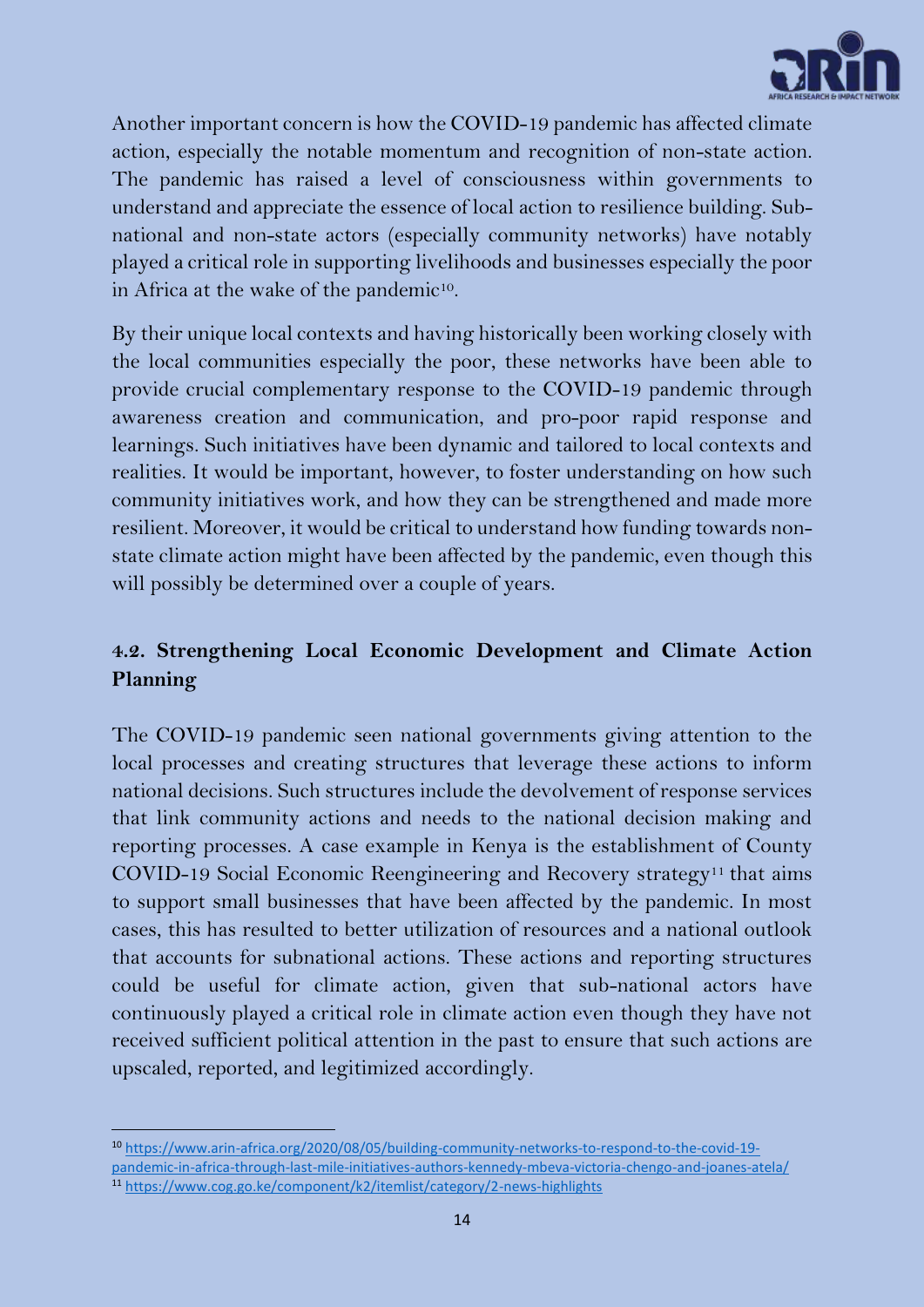

At the same time, the pandemic has constrained development initiatives both at the national and local government levels. Various government sectors have had to shift focus from the mainstream civil and service delivery to support COVID-19 response operations. This has consequently seen enormous sector budget shifts towards the pandemic response, coupled with restricted community engagement and public participation to an extent.

At the city level, the pandemic has had implications on the social setting, the economic status, the ecological environment, and the policy landscapes of cities across the world. More specifically, cities in Africa have been seen to be more vulnerable owing to the rate of underdevelopment in the continent. Phenomena such as the COVID-19 pandemic and climate change tend to affect the most vulnerable communities, majority of whom live in informal settlements within cities. Thus, it is critical for African cities to streamline their policy/governance settings and adopt sustainable, smart, and green technologies towards building resilience to future pandemics and the effects of climate change. Nevertheless, cities are the major economic hubs in many countries globally.

*"***At the onset of pandemic, ICLEI introduced an initiative called "building sustainable cities during and after the pandemic", which over the past few months has created a platform for city leaders - economic and technical - to be able to share experiences, learn from each other, share knowledge and inspire new ways to of building resilience at the local level particularly during the COVID-19 pandemic and beyond. The objective of the initiative is to provide guidance to local governments across Africa on how to respond to a pandemic; to help them to address climate change, health, management, energy, and other sectors relevant to African cities. Through this initiative, local governments and sub-national governments have shared and continue to share their experiences and practices on how to prepare for and both resilience before, during and post crisis."**

*[Ms. Nachi Majoe, a Senior Professional Officer on Climate Change Energy and Resilience at ICLEI]*

The economic contribution within cities in Africa is far higher than their national population share, and as a result of this, the COVID-19 economic shocks have had a significant impact on cities. According to the Economic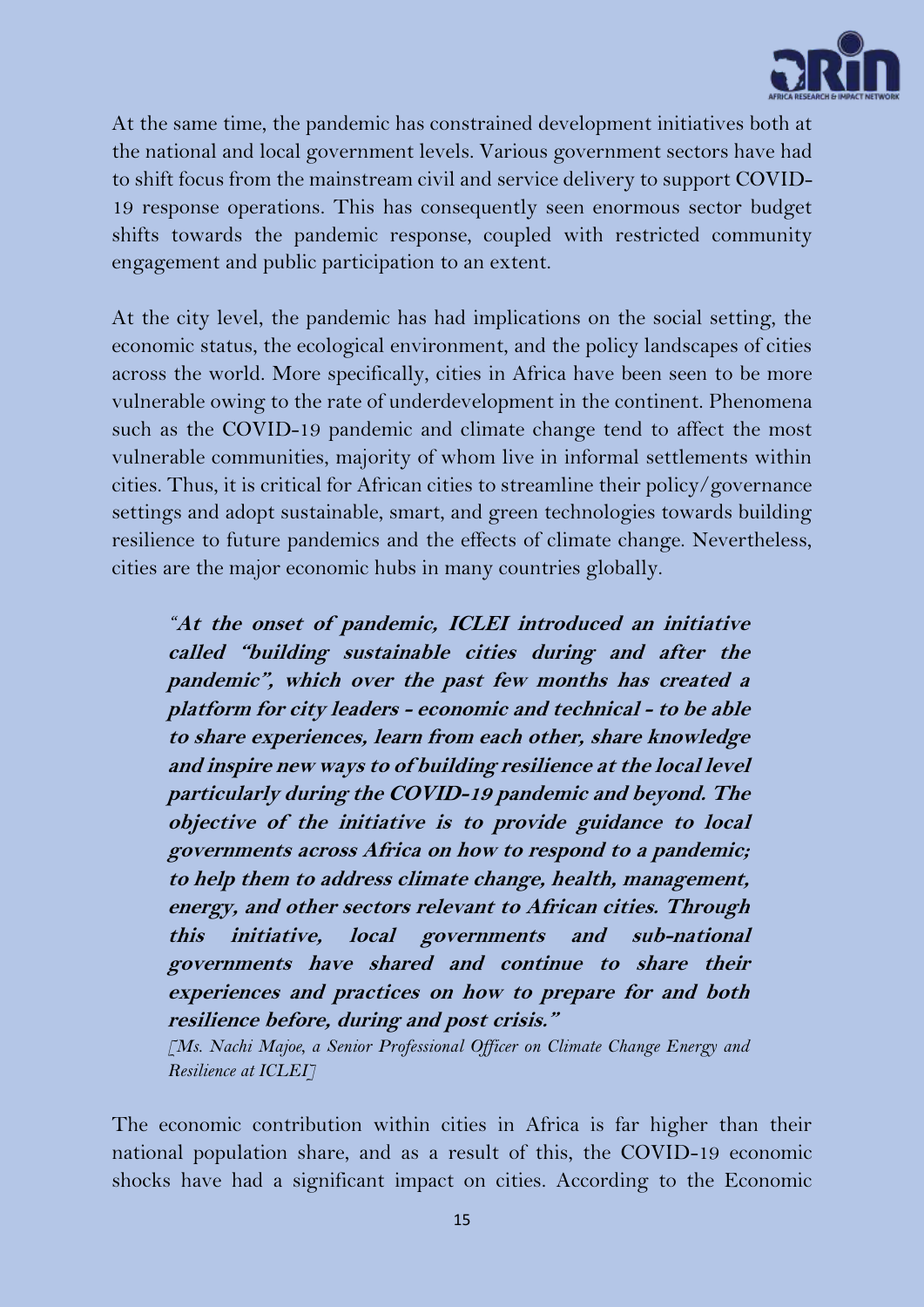

Commission for Africa (ECA), cities in Africa are home to 600 million people and account for more than 50% of the region's GDP (ECA, 2020). Kenya's economy growth, for example, is expected to have declined by 5% while that of South Africa expected to have declined by 4-6% in the year 2020 (see figure 3 below). This economic contraction will likely result in a reduced fiscal revenue, from taxes for example, and increased poverty rates, which before the pandemic were already constrained.

Since the onset of the pandemic, many governments have had to significantly lower their taxation rates as part of social relief efforts. This has consequently reduced the availability of revenue needed to support climate initiatives such as waste management, clean energy generation, improved health services, and the much-needed infrastructure.



*Figure 3: Projected GDP growth in major SSA economies.* (*Deloitte*, 2020)

The International Labor Organization estimated that the COVID-19 pandemic would lead to the loss of up to 245 million jobs or more globally (ILO, 2020). The resultant job losses and decline in economic development has affected both the formal and informal sectors. The informal sector is responsible for majority of livelihoods across the African continent, currently estimated to provide 71% of the continent's workforce, and in alignment to development and climate adaptation priorities (UNECA, 2015).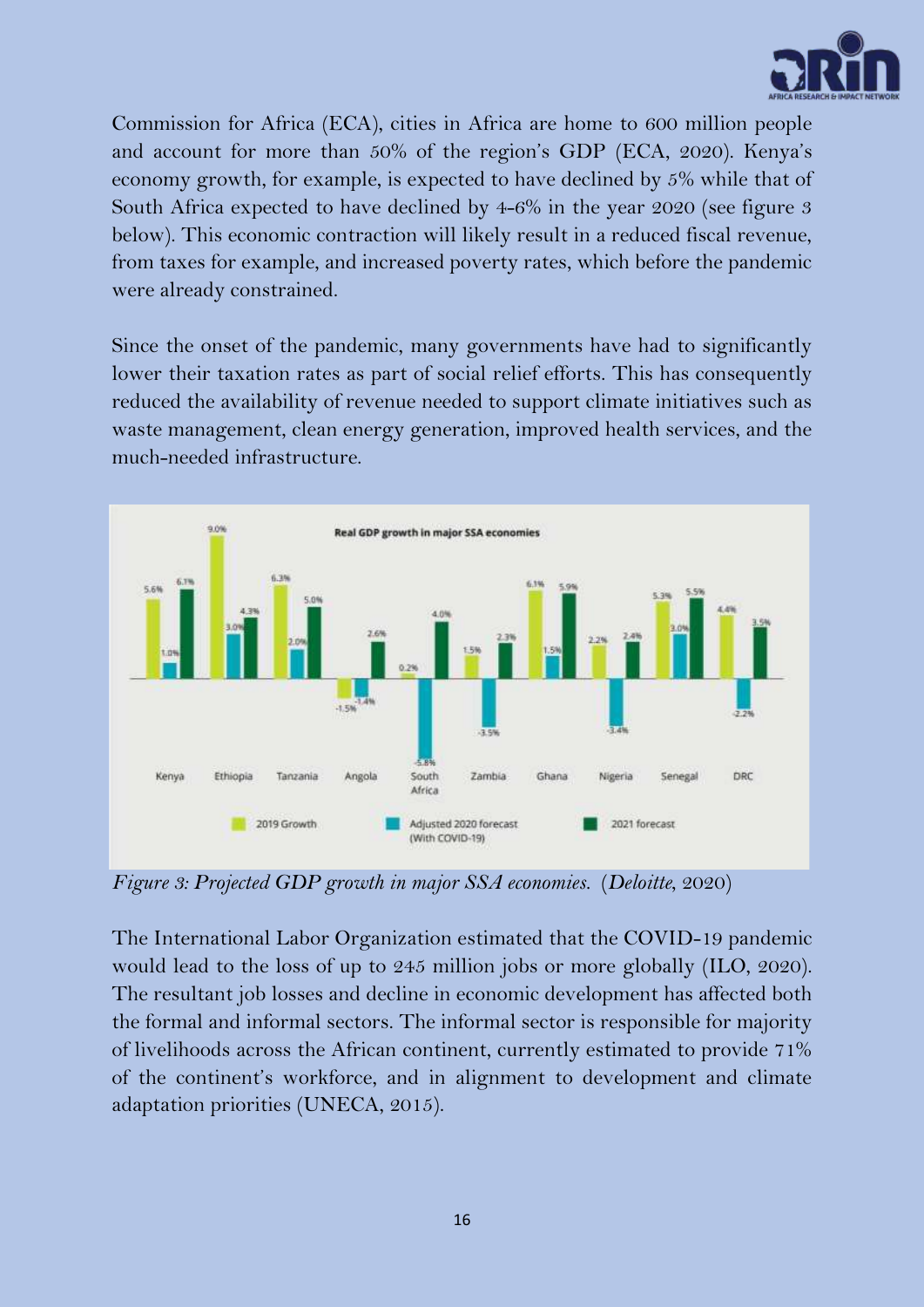

Ultimately, Africa's economic recovery beyond the pandemic needs to embrace climate resilience, a key approach that is central to the attainment of Agenda 2063 and the SDGs as well. The impacts of COVID-19 on climate change and energy access are deep rooted and diverse. Emerging impacts on trade, revenue, and agriculture will heavily constrain recovery efforts. With many countries already heading towards economic recession, there will be significant diversions in budgets and funding opportunities away from clean energy and climate change adaptation, the dominant financing focus in Africa. Thus, there is an urgent need to decentralize COVID-19 response and strengthen the capacities of local governments, while mainstreaming green recovery plans and climate responsive initiatives.

## <span id="page-17-0"></span>**4.3. Supporting the transition towards Low Carbon Development and Climate Resilience**

Looking historically over the last 20 years and the  $21^{st}$  century and comparing different crises, none has had the same type of impact economically or mentally. COVID-19 has exposed the weaknesses of the global economy as mass unemployment and other economic struggles continue to be reported across the world. The pandemic has also provided an opportunity to truly transform economies towards a path of green recovery through economic stimulus packages (Bayer et al., 2020). Economic stimulus is critical, but it should be established whether it is targeted to create new carbon lock-ins or to support green recovery. This is important given the fact that previous financial crises have led to new carbon lock-ins instead of getting the world to the green recovery pathways.

Stimulus packages can either be good, bad, and regular. A case example of a regular stimulus was the bail out of fossil fuel and aviation industries by governments from major oil-producing countries including Russia12, a move which was seen to be incredibly counterproductive from a climate point of view. A good stimulus in this case might mean a well-managed destabilization of industries that are on the long term bad for green recovery. Historical examples include the phasing-out of the coal fired power plants in the Netherlands and UK through a well-managed compensation strategy by the European Commission<sup>13</sup>. This is a great strategy that could be considered by governments in concession with the global development agencies in the COVID-19 stimulus and rescue packages, especially for the African continent where dependency on

<sup>12</sup> <https://www.climatechangenews.com/2020/04/20/coronavirus-governments-bail-airlines-oil-gas/>

<sup>13</sup> [https://ec.europa.eu/commission/presscorner/detail/en/ip\\_20\\_863](https://ec.europa.eu/commission/presscorner/detail/en/ip_20_863)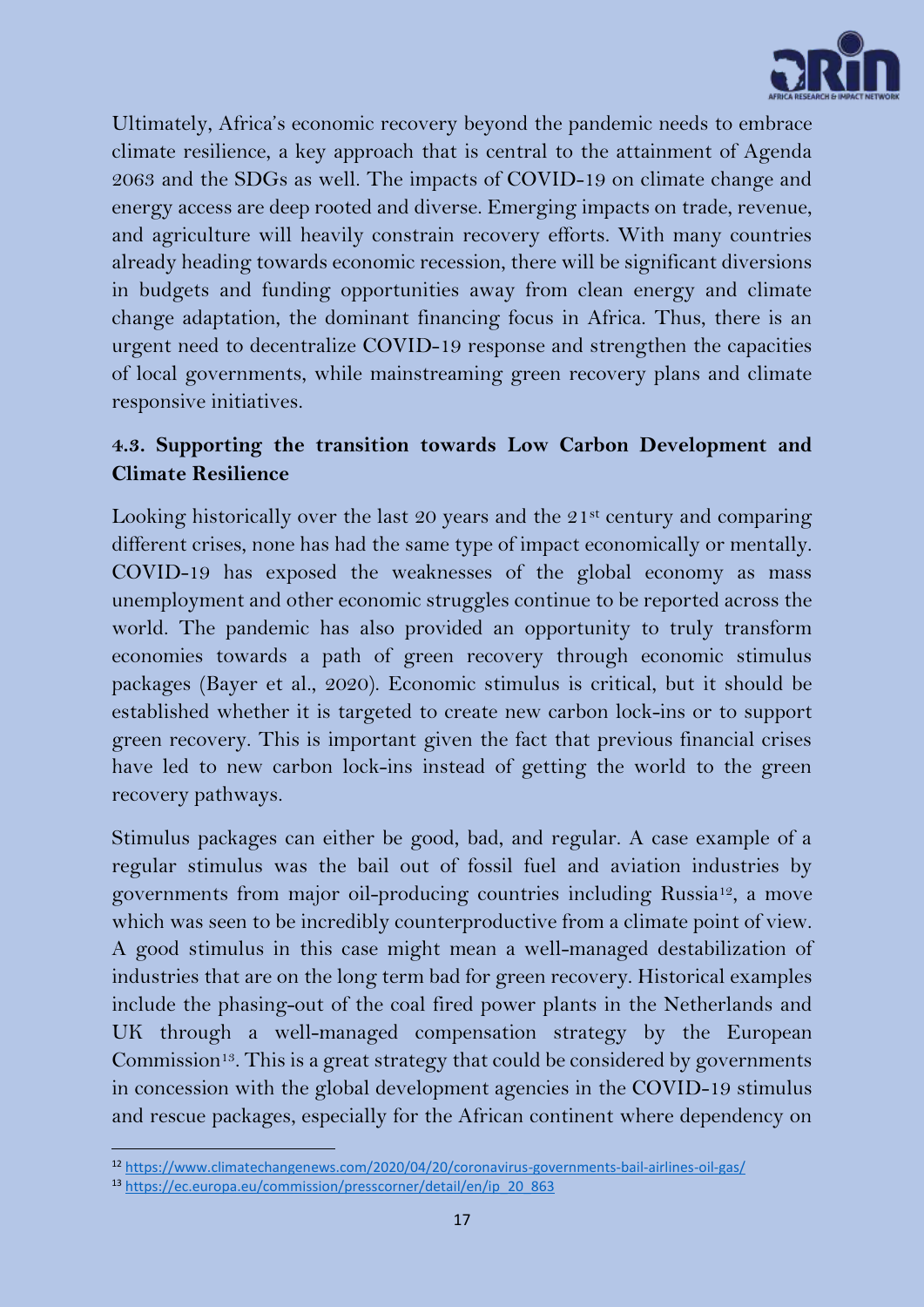

such aid is high.

**"Even before the COVID-19 crisis, the global climate financing landscape was already changing. In the past, the Official Development Assistance (ODA) and Green Climate Finance (GCF) were important for countries to address climate change through adaptation and mitigation. These are still improving, but I think they are losing relevance in relative terms. International public support was stable, is still stable, and focuses on adaptation and mitigation, but they represent an increasingly smaller share of financial flows going to countries and being invested in countries. In addition to this, it was clear that international public support (ODA) was insufficient to prevent climate change".** *[Dr. Pieter Pauw, Frankfurt School of Finance and Management]*

It was argued that most developing countries establish their Nationally Determined Contributions (NDCs) and climate action plans under the UN climate negotiations conditional to international support. However, if all the related costs were to be considered, this funding is not sufficient for the NDC implementation. Sustainable finance, a relatively new concept that will soon be included under article 2.1c of the Paris Agreement in the upcoming UNEP's Adaptation Gap Report, is potentially broader than green finance. Green finance is more about green investments in terms of emission reduction or those that support adaptation, or preventing biodiversity loss, while sustainable finance is not just concerned with green initiatives but 'less brown' as well.

From a climate perspective, sustainable finance is critical than climate finance. Moreover, financial support has broadened from just grants to more innovative initiatives such as loans and green bonds that Kenya issues<sup>14</sup>, for example, which have broadened the private climate actors and private finance actors.

The COVID-19 pandemic has enabled changes that have unsuccessfully taken over 30 years of climate negotiations to push for. Governments have been forced to lockdown their countries, set aside huge stimulus packages, and take on

 $14$ 

[https://www.greenbondskenya.co.ke/#:~:text=The%20Green%20Bond%20Programme%20%2D%20Kenya,Afri](https://www.greenbondskenya.co.ke/#:~:text=The%20Green%20Bond%20Programme%20%2D%20Kenya,Africa%20and%20FMO%20%2D%20Dutch%20Development) [ca%20and%20FMO%20%2D%20Dutch%20Development](https://www.greenbondskenya.co.ke/#:~:text=The%20Green%20Bond%20Programme%20%2D%20Kenya,Africa%20and%20FMO%20%2D%20Dutch%20Development)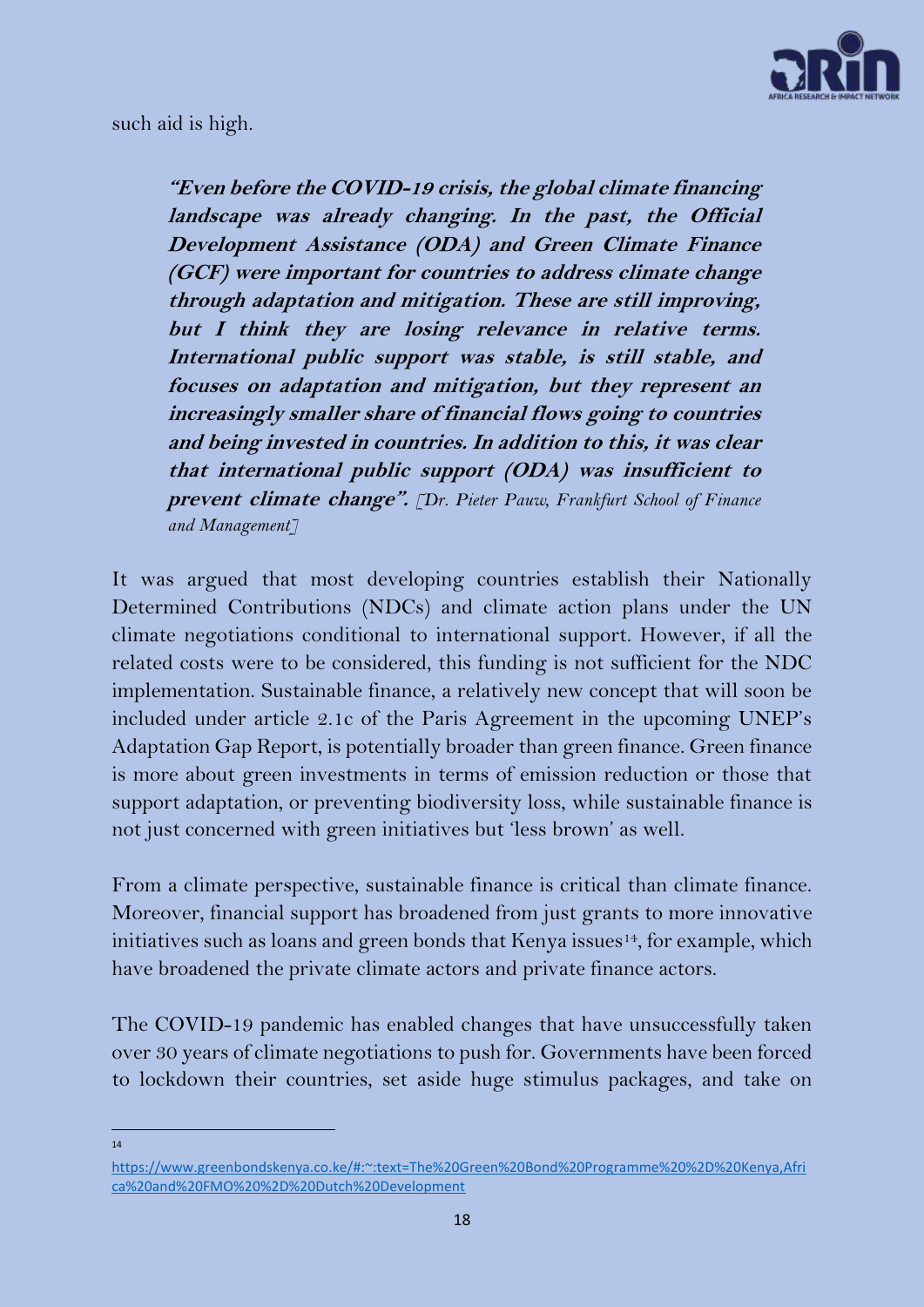

massive debts to support their collapsing economies. The oil and aviation industries that could not be touched by climate regulations have now been hit hard by the pandemic. In addition, the general inclination towards international trade and efficiency is changing as countries lean towards local production and innovations to cut on costs. All these changes would have earlier been restricted at the expense of the economy. Thus, the longer the crisis lasts, the bigger the opportunity to make long term changes to model economic practices.

Seemingly, the focus of climate financing is likely to change. The pandemic has revealed the impacts of risks and how resilience to risks is multifaceted. Countries that had been thought to be less affected are facing the heavy brunt. In the same account that addressing COVID-19 required adequate information campaigns, movement restrictions, enforced social distancing and the like, climate change adaptation and mitigation calls for awareness creation and climate education, long-term strategies in place, and the right science about the future. In addition, addressing interconnected and multifaceted risks requires multi-lateralism, good coordination and buy in from all actors of the society. Multi-lateral cooperation is central to addressing adaptation to climate change on a global scale, whereas, domestically, the entire society must be engaged rather than just expect one sector.

COVID-19 has further imposed uncertainties to international support for mitigation and adaptation. Internationally, immediate response to the pandemic has diverged resources and attention from long term projects on adaptation and disaster risk management. Shifting the focus back towards long-term adaptation initiatives will probably require an integrated COVID-19 and climate change planning. Green recovery packages include mitigation aspects, but adaptation and resilience are of secondary importance.

**"A lot of discussion around green recovery is necessary to using these packages for job creation and for longer benefits in terms of climate. If you look at mitigation, for example, investments in renewable energy, isolation in energy efficiency, bicycle infrastructure and so on create a lot of jobs but will have long term benefits that might not necessarily be financially attractive for the private sector to finance. In terms of adaptation, one could think that afforestation or flog defense infrastructure to be economically not the most attractive or have big economic growth in the short term but will create a lot of jobs and longterm benefits".***[Dr. Pieter Pauw, Frankfurt School of Finance and Management]*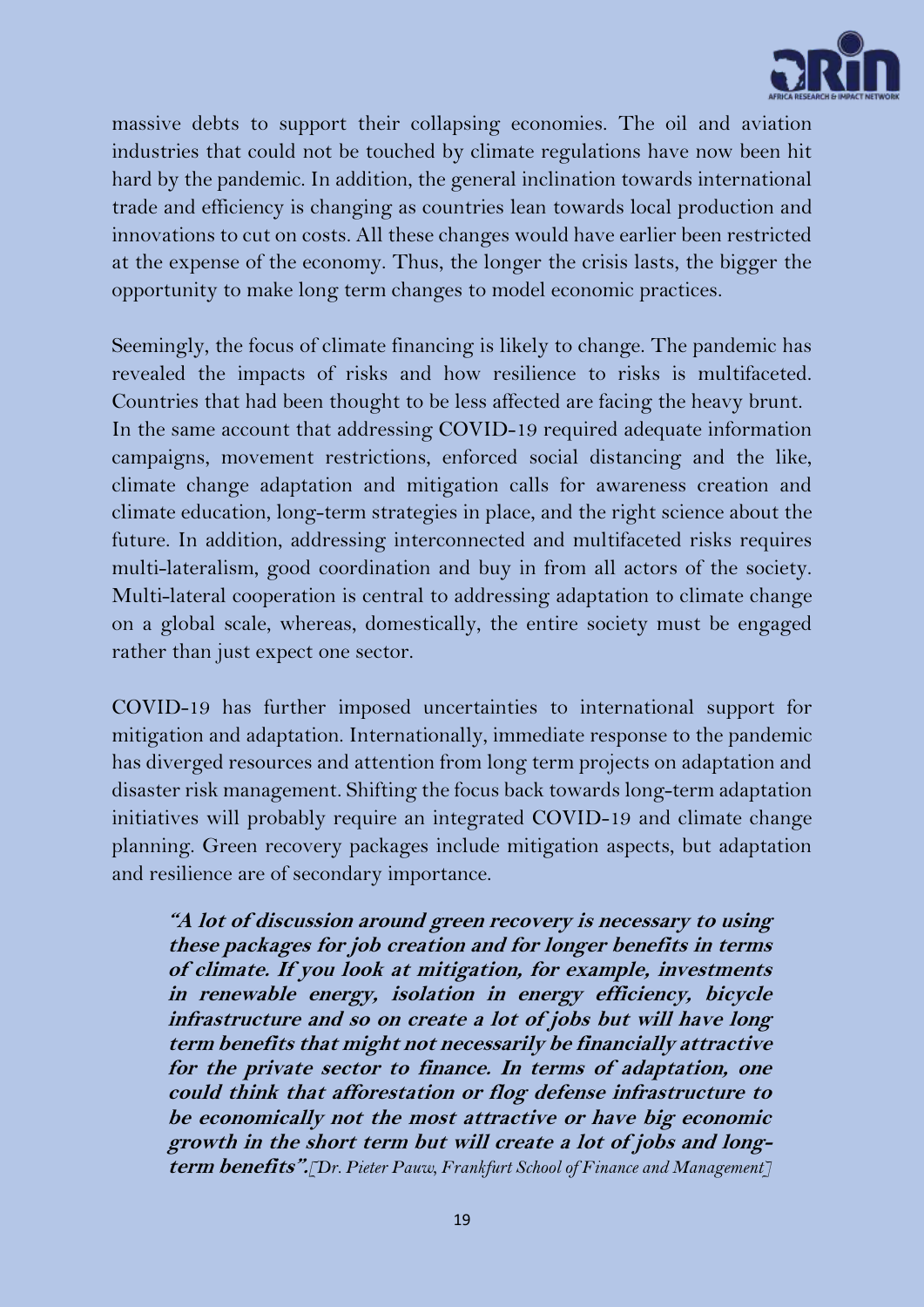

## <span id="page-20-0"></span>**4.4 Supporting the transition towards Low Carbon Development and Climate Resilience**

The COVID-19 pandemic has reportedly created avenues for linking resilience to climate change and pandemics. The containment measures that have been implemented to curb the spread of the disease can be directly associated with climate action and sustainability (Rume & Islam, 2020). For instance, refrained human activities such as travel bans have led to reduced emissions, while virtual engagement has supported green actions such as the shift to paperless transactions. Conventionally, such a transition would have taken a substantial period of time to happen.

The transition to low carbon development and climate resilience is a process that requires time and adequate inbuilt infrastructure and governance structure to happen. In addition, the transition requires the decoupling of carbon emissions and economic growth, even though in most cases the poor and marginalized people tend to be caught in the middle (Vavrek & Chovancova, 2016). Statistics in the energy sector in India show that there is already a decline in plant load systems, even though the economic has greatly deteriorated. A similar scenario was observed in the EU, where emissions temporarily declined by close to 20% during the lockdown period (Le Quéré et al., 2020). Thus, it is critical to look at the recovery packages as opportunities that could support low carbon production and at the same time provide leverage in case of emission relapses in future.

**"The overarching point about green recovery packages across the world is that many climate activists and researchers have written and demanded that the recovery packages be green. But once the packages were announced, there have been voices of disappointment because the economy has taken precedence over the green initiatives".** *[Manish Shrivastava, The Energy and Resources Institute, New Delhi]*

From the adaptation point of view, the centrality of various sectors such as the transport sector has emerged, as in the case of India. The mass exodus of people from urban to rural areas after the lockdown was imposed had not been anticipated. This situation unveiled the cross-sectionality of vulnerability, and the centrality of the transport sector to resilience and adaptation.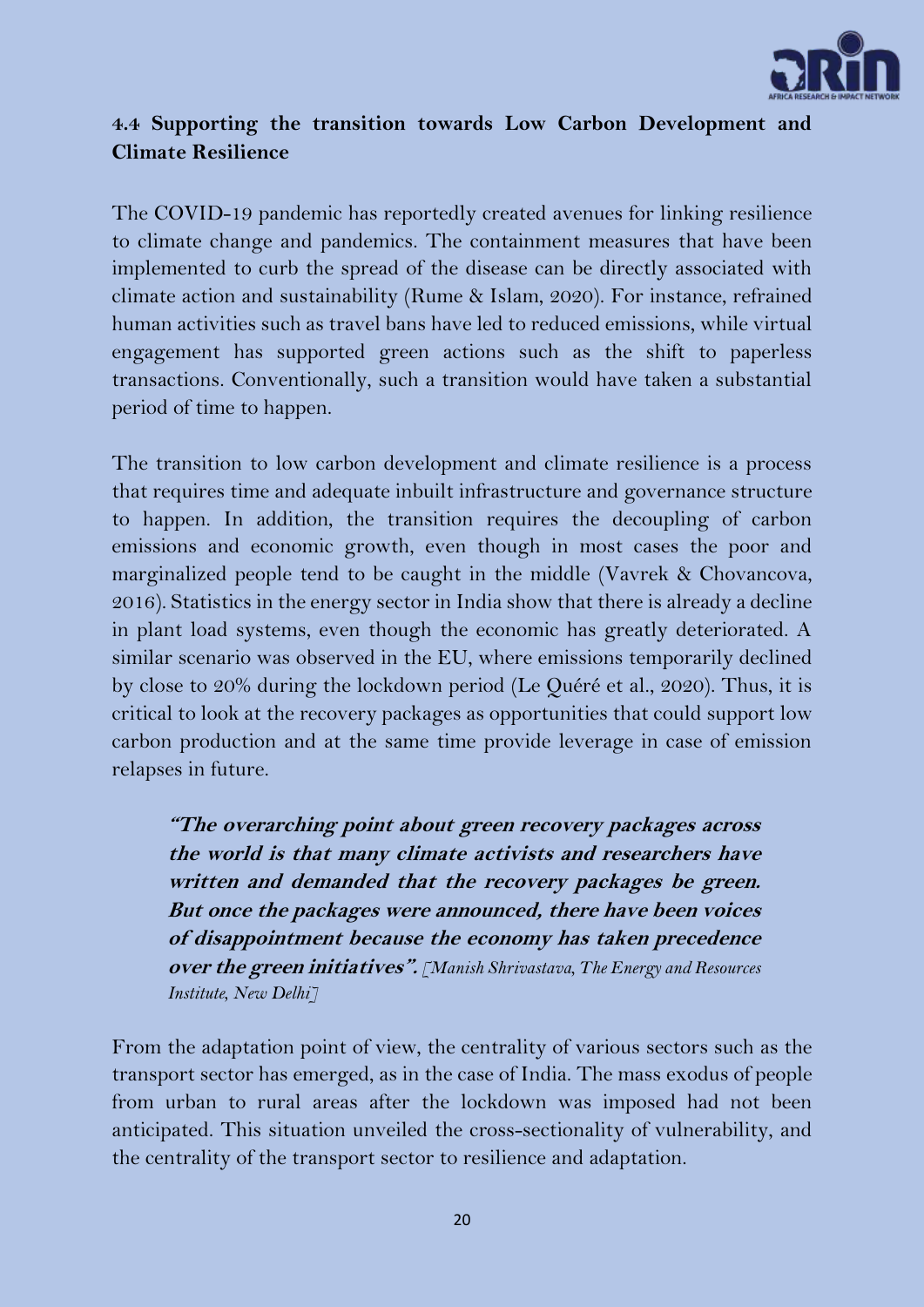

Evidently, the health sector in any situation would be the backbone of resilience. Thus, there is a need to think of ways to make these two sectors resilient to these kinds of shocks. On the hand, the creation of urban-rural linkages through decentralization of development initiatives and infrastructure would be more useful ways of building local capacities and resilience.

Lastly, behaviour change among the political class and the general population is critical for the economic recovery process. Behavior change is difficult to achieve, therefore transdisciplinary is key to understanding how to bring about these changes. This requires a good balance of scientific and indigenous knowledge, a balanced ability to sustainably utilize available resilience mechanisms, and appropriate behavioral capacity needed to build a climate resilient world.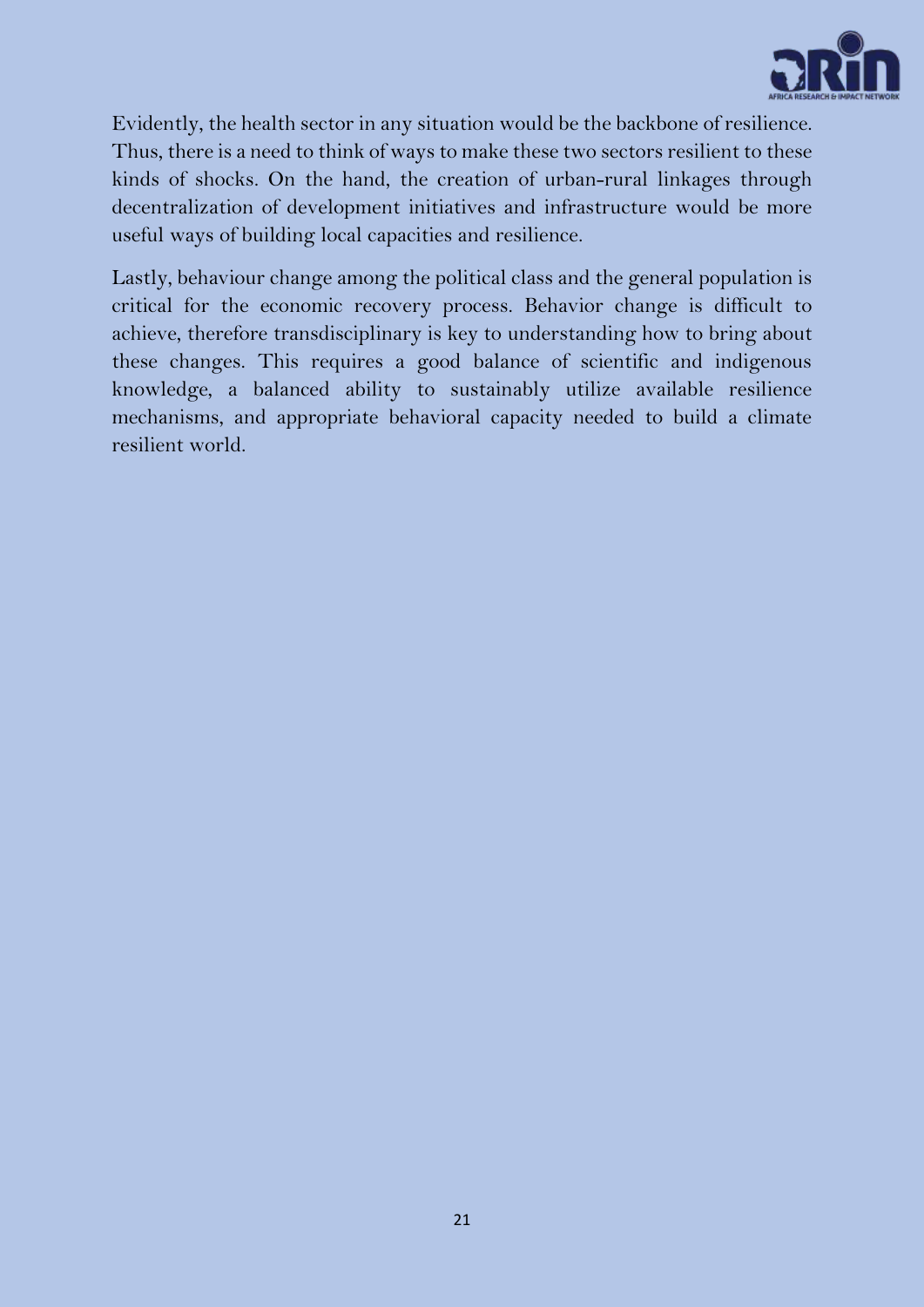

## <span id="page-22-0"></span>**5. Conclusion and Recommendations**

Africa's economic recovery beyond the pandemic needs to embrace climate resilience, a key approach that is central to the attainment of Agenda 2063 and the SDGs as well. The impacts of COVID-19 on climate change and energy access are deep rooted and diverse. The road to recovery calls for intentional mobilization of efforts and resources from the public and government sectors. Deepened collaborations in climate sensitive initiatives will also go a long way in strengthening the transition to a climate smart future. Consequently, the integration of people-centred policies and locally driven technologies in addressing climate change in the face of the pandemic has widely been encouraged.

The focus on the role of governance is important. What is mostly emerging from the COVID-19 crisis is the centrality of governance to global challenges. However, governance has continued to be misconstrued as avenues for translating policies into action, yet the level of preparation, institutional capacity, and funding remains relatively limited. It is thus critical to focus on the quality of planning at the various levels of government (national and local) across various sectors, including ways of making decentralized governance more permanent and effective in terms of response to COVID-19 and climate change.

## **Recommendations**

- a. African governments need to think strategically on how to incorporate post-pandemic recovery plans into the existing development plans towards a transition to sustainable industrialized economies in line with the AU Agenda 2063 and the Sustainable Development Goals (SDGs).
- b. There is an urgent need to decentralize COVID-19 response and strengthen the capacities of local governments, while mainstreaming green recovery plans and climate responsive initiatives.
- c. It would be critical to harness the emission reduction pathways that have been driven by the COVID-19 pandemic into long-term mitigation measures towards sustained climate resilience. Further, reinforcing investments or budget movements towards structural changes will be critical in curbing any rebound in emissions that accompany economic growth.
- d. Recovery packages need to be viewed as opportunities that could support low carbon production and at the same time provide leverage in case of emission relapses in future.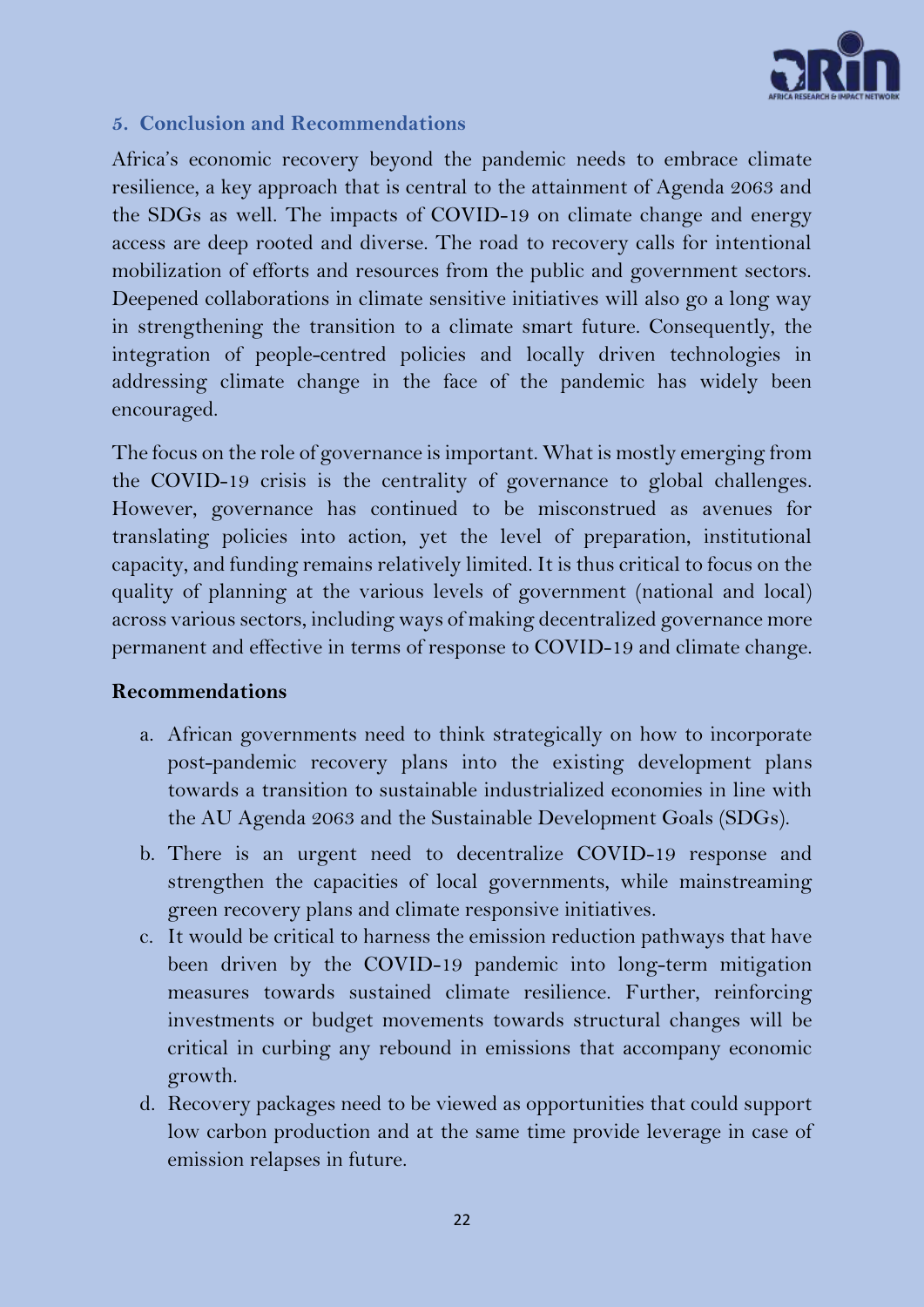

- e. There is possibly a greater potential for mitigation and building climate resilience at the sub-national level and among non-state actors. A fostered understanding on how non-state actors and community initiatives work, and proper monitoring systems for tracking their action and the associated impact is required. Moreover, it would be critical to understand how funding towards non-state climate action might have been affected by the pandemic, even though this will possibly be determined over a couple of years.
- f. African cities need to streamline their policy/governance settings and adopt sustainable, smart, and green technologies towards building resilience to future pandemics and the effects of climate change. Nevertheless, cities are the major economic hubs in many countries globally.
- g. The creation of urban-rural linkages through decentralization of development initiatives and infrastructure would be more useful ways of building local capacities and resilience.
- h. Addressing interconnected and multifaceted risks requires multiliteralism, good coordination and buy in from all actors of the society. Multi-lateral cooperation is central to addressing adaptation to climate change on a global scale.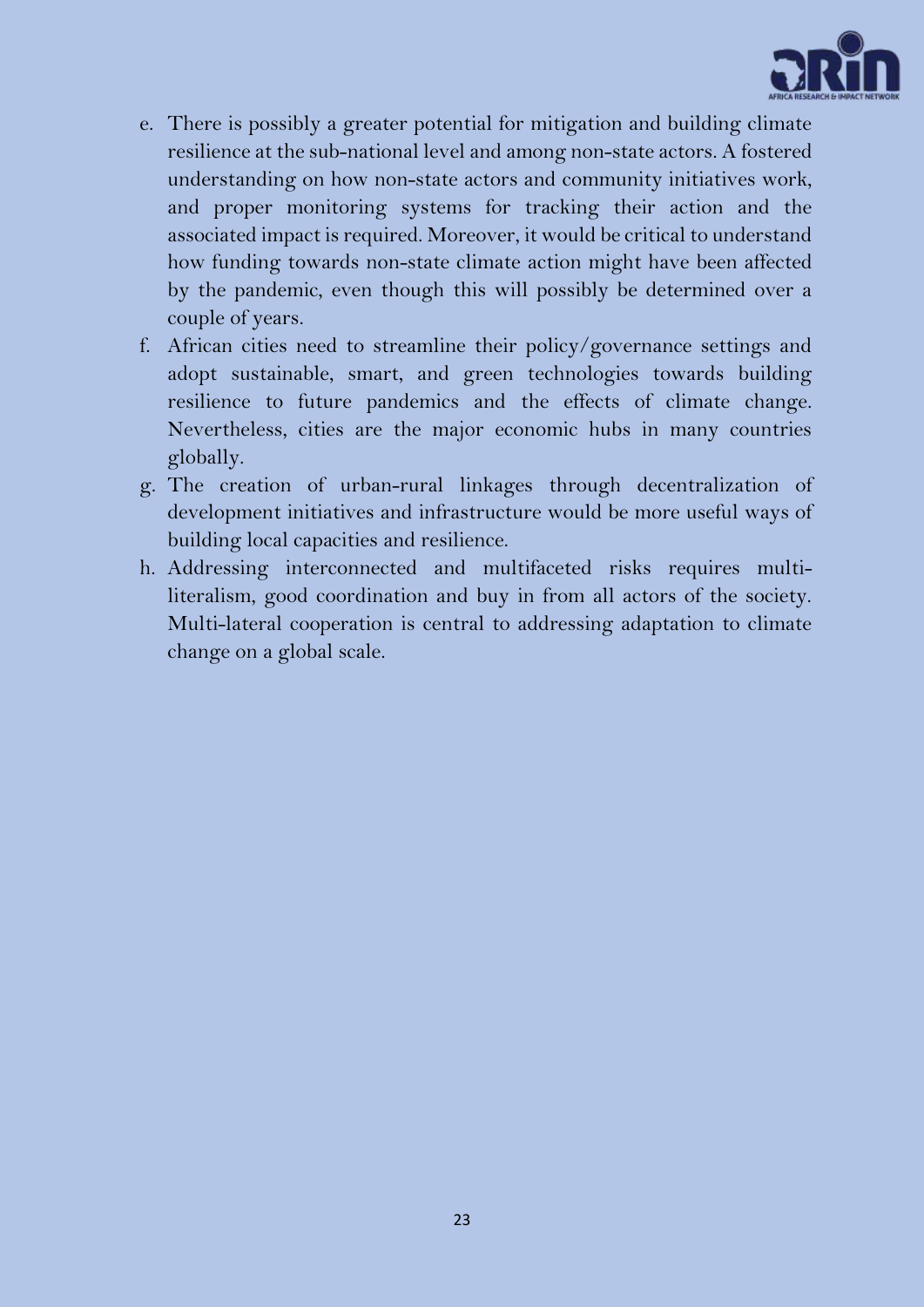

#### <span id="page-24-0"></span>**References**

- Bayer, C., Born, B., Luetticke, R., & Müller, G. J. (2020). *The Coronavirus Stimulus Package: How large is the transfer multiplier? \**.
- Chan, S., Ellinger, P., & Widerberg, O. (2018). Exploring national and regional orchestration of non-state action for a < 1.5 °c world. *International Environmental Agreements: Politics, Law and Economics*, *18*(1), 135–152. https://doi.org/10.1007/s10784-018-9384-2
- *ECA: The economic impact of COVID-19 on African cities likely to be acute through a sharp decline in productivity, jobs & revenues | Africa Renewal*. (n.d.). Retrieved January  $18$ ,  $2021$ ,  $18$ https://www.un.org/africarenewal/news/coronavirus/eca-economicimpact-covid-19-african-cities-likely-be-acute-through-sharp-declineproductivity
- *Economic impact of the COVID-19 pandemic on East African economies Summary of government intervention measures and Deloitte insights*. (2020).
- *Impact on workers of COVID-19 is 'catastrophic': ILO | | UN News*. (n.d.). Retrieved January 18, 2021, from https://news.un.org/en/story/2020/09/1073242
- Le Quéré, C., Jackson, R. B., Jones, M. W., Smith, A. J. P., Abernethy, S., Andrew, R. M., De-Gol, A. J., Willis, D. R., Shan, Y., Canadell, J. G., Friedlingstein, P., Creutzig, F., & Peters, G. P. (2020). Temporary reduction in daily global CO2 emissions during the COVID-19 forced confinement. *Nature Climate Change*, *10*(7), 647–653. https://doi.org/10.1038/s41558-020-0797-x
- Medina Hidalgo, D., Nunn, P. D., Beazley, H., Sovinasalevu, J. S., & Veitayaki, J. (2021). Climate change adaptation planning in remote contexts: insights from community-based natural resource management and rural development initiatives in the Pacific Islands. *Climate and Development*, 1– 13. https://doi.org/10.1080/17565529.2020.1867046
- Rume, T., & Islam, S. M. D. U. (2020). Environmental effects of COVID-19 pandemic and potential strategies of sustainability. In *Heliyon* (Vol. 6, Issue 9). Elsevier Ltd. https://doi.org/10.1016/j.heliyon.2020.e04965
- *UNITED NATIONS ECONOMIC COMMISSION FOR AFRICA (ECA) Contribution to the 2015 United Nations Economic and Social Council (ECOSOC) Integration Segment*. (n.d.).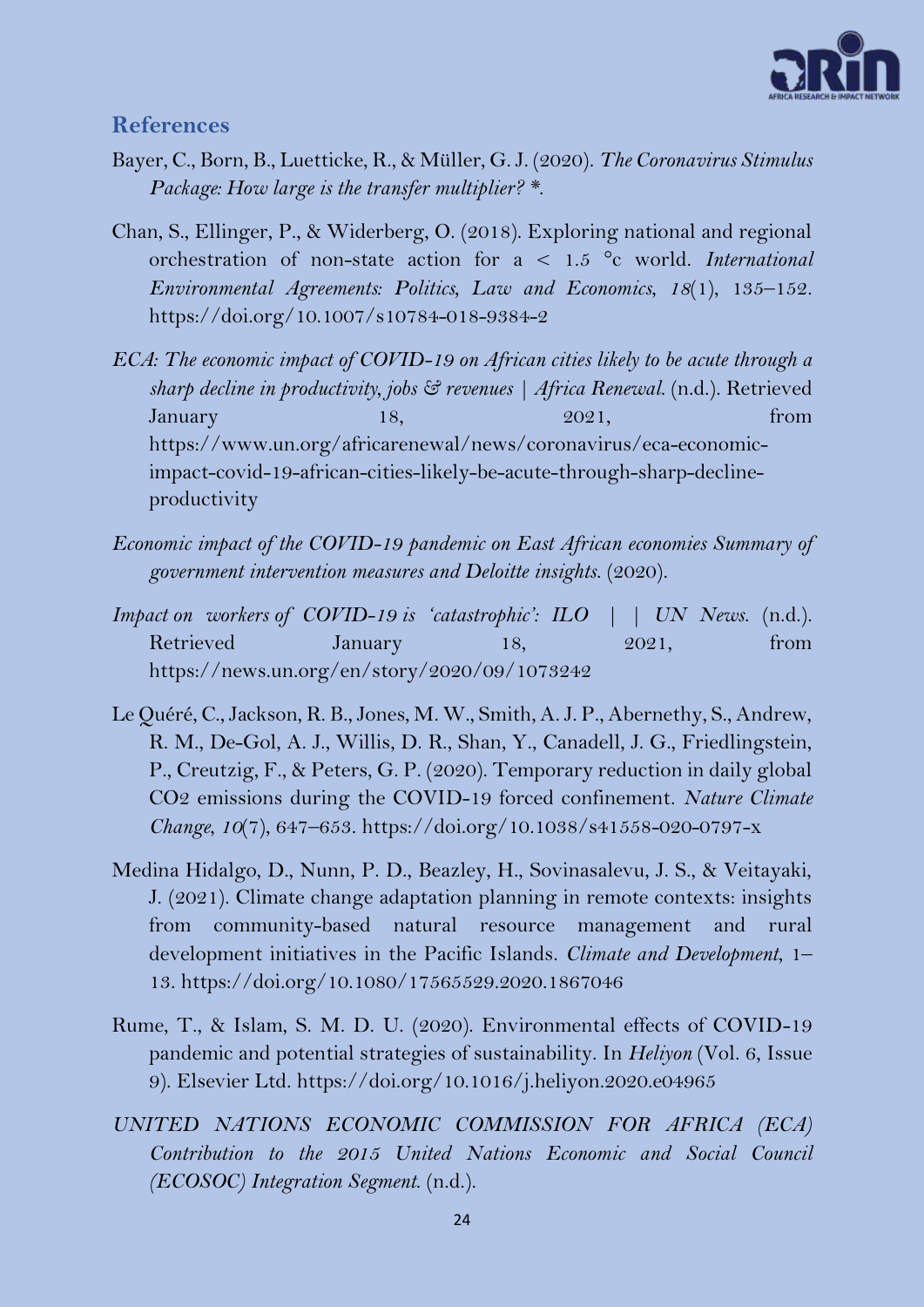

- Vavrek, R., & Chovancova, J. (2016). Decoupling of Greenhouse Gas Emissions from Economic Growth in V4 Countries. *Procedia Economics and Finance*, *39*, 526–533. https://doi.org/10.1016/s2212-5671(16)30295-7
- WeiLiu. (n.d.). *UN Call for Technology Solutions for addressing the COVID-19 pandemic and its impacts*.
- Zheng, J., Mi, Z., Coffman, D. M., Milcheva, S., Shan, Y., Guan, D., & Wang, S. (2019). Regional development and carbon emissions in China. *Energy Economics*, *81*, 25–36. https://doi.org/10.1016/j.eneco.2019.03.003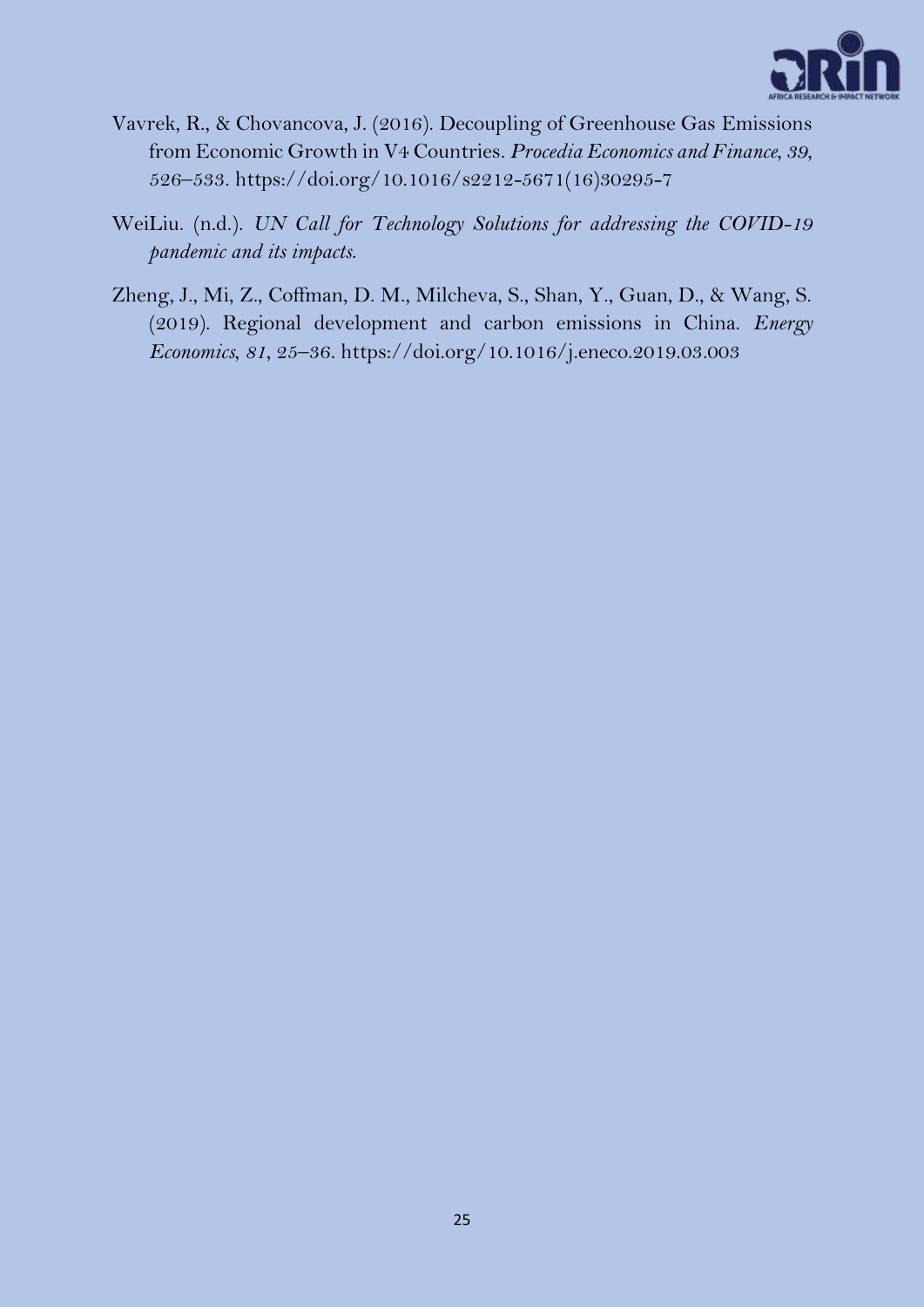

## <span id="page-26-0"></span>**Annexes**

# <span id="page-26-1"></span>**Annex 1: Programme and Concept Note**

1400-1410: Welcome and Introduction 1410-1450: Panel Discussion 1450-1500: Discussant comments 1500-1515: Question & Answer Session I 1515-1535: Regional Reflections 1535-1550: Question & Answer Session II 1550-1600: Wrap up

Click here for the **[Concept Note](https://www.arin-africa.org/wp-content/uploads/2020/10/Climate-action-sustainable-energy-Concept-note_Seminar-3.pdf)**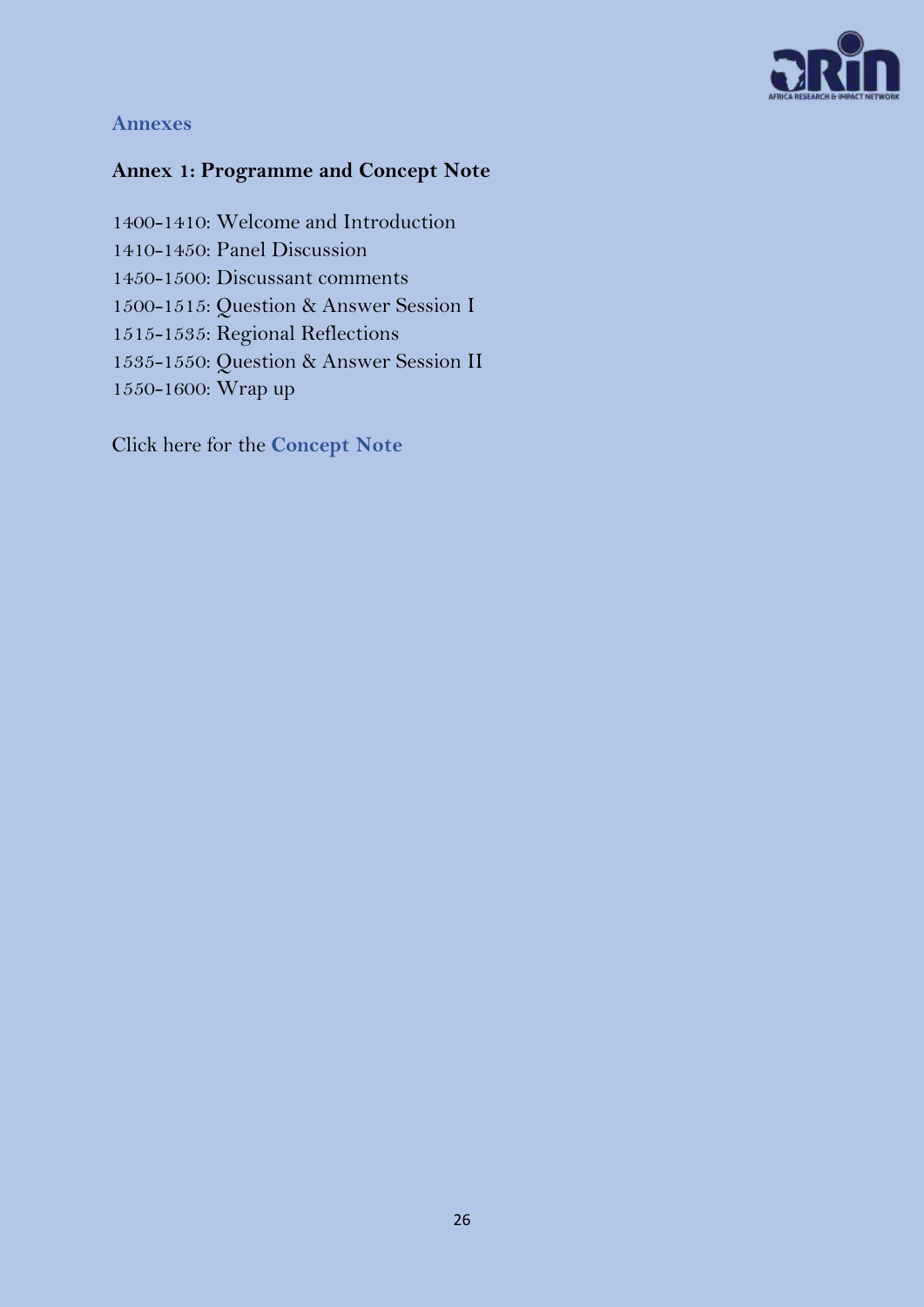

## <span id="page-27-0"></span>**Annex 2: List of Speakers**

## Moderators

- a) Kennedy Mbeva Moderator & Co-convener, Africa Research and Impact Network
- b) Victoria Chengo Moderator, Africa Research and Impact Network

#### Panelists

- c) Dr. Sander Chan Senior Researcher at the Global Centre for Adaptation
- d) Dr. Pieter Pauw Senior Researcher. FS UNEP Centre of the Frankfurt School of Finance and Management
- e) Prof. Manish Shrivastava Assistant Professor, Department of Energy and Environment, TERI, New Delhi
- f) Ms. Nachi Majoe Senior professional officer: Climate Change Energy and Resilience at ICLEI, South Africa

Session Discussant

g) Prof Ed brown – Professor of Global Energy Challenges, Loughborough University, Low Carbon Energy Development Network (LCDEN)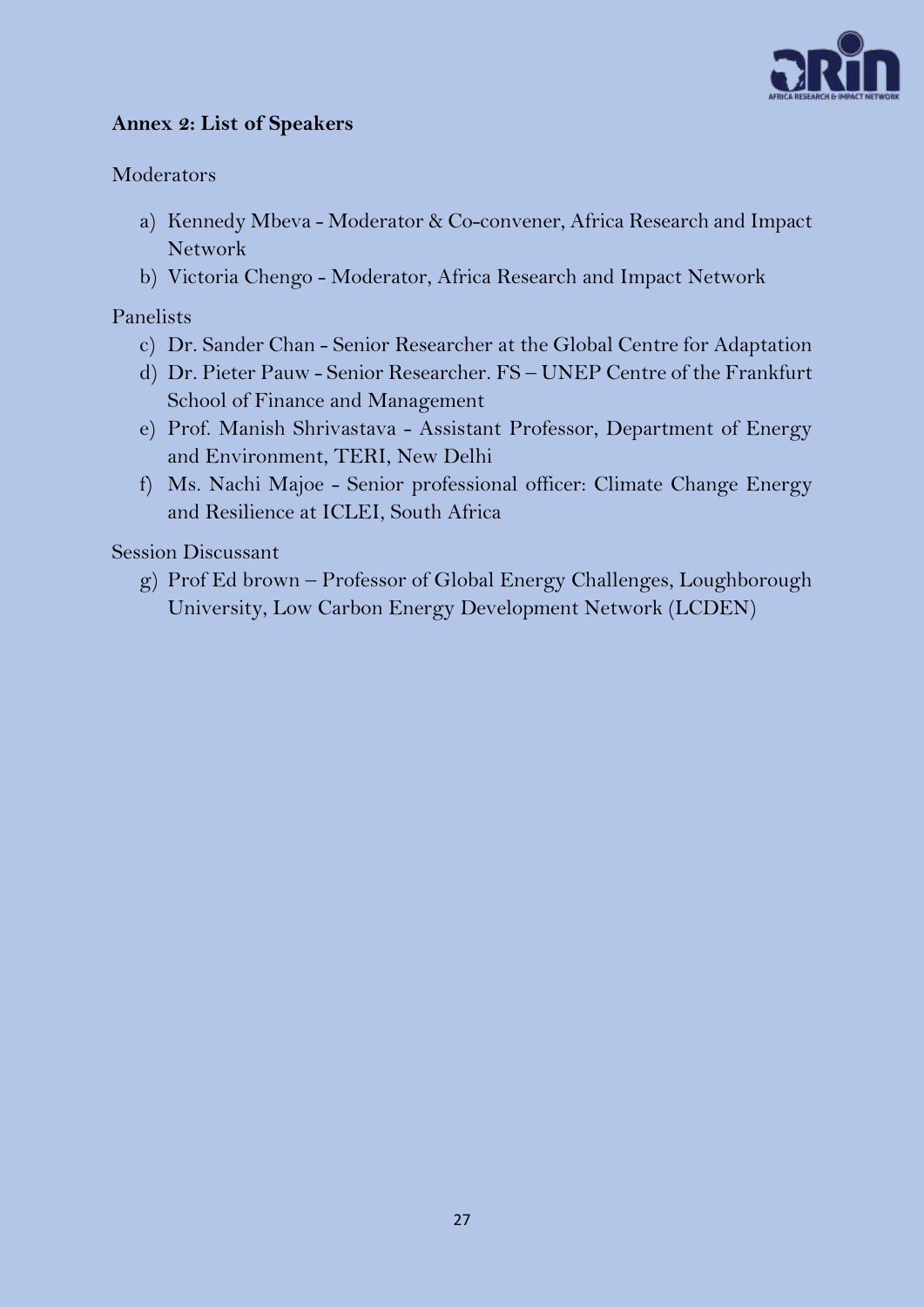

# <span id="page-28-0"></span>**Partners**



**Email:** [info@arin-africa.org](file:///C:/vchengo/AppData/Local/Microsoft/Windows/INetCache/Content.Outlook/O4I36ACA/info@arin-africa.org)